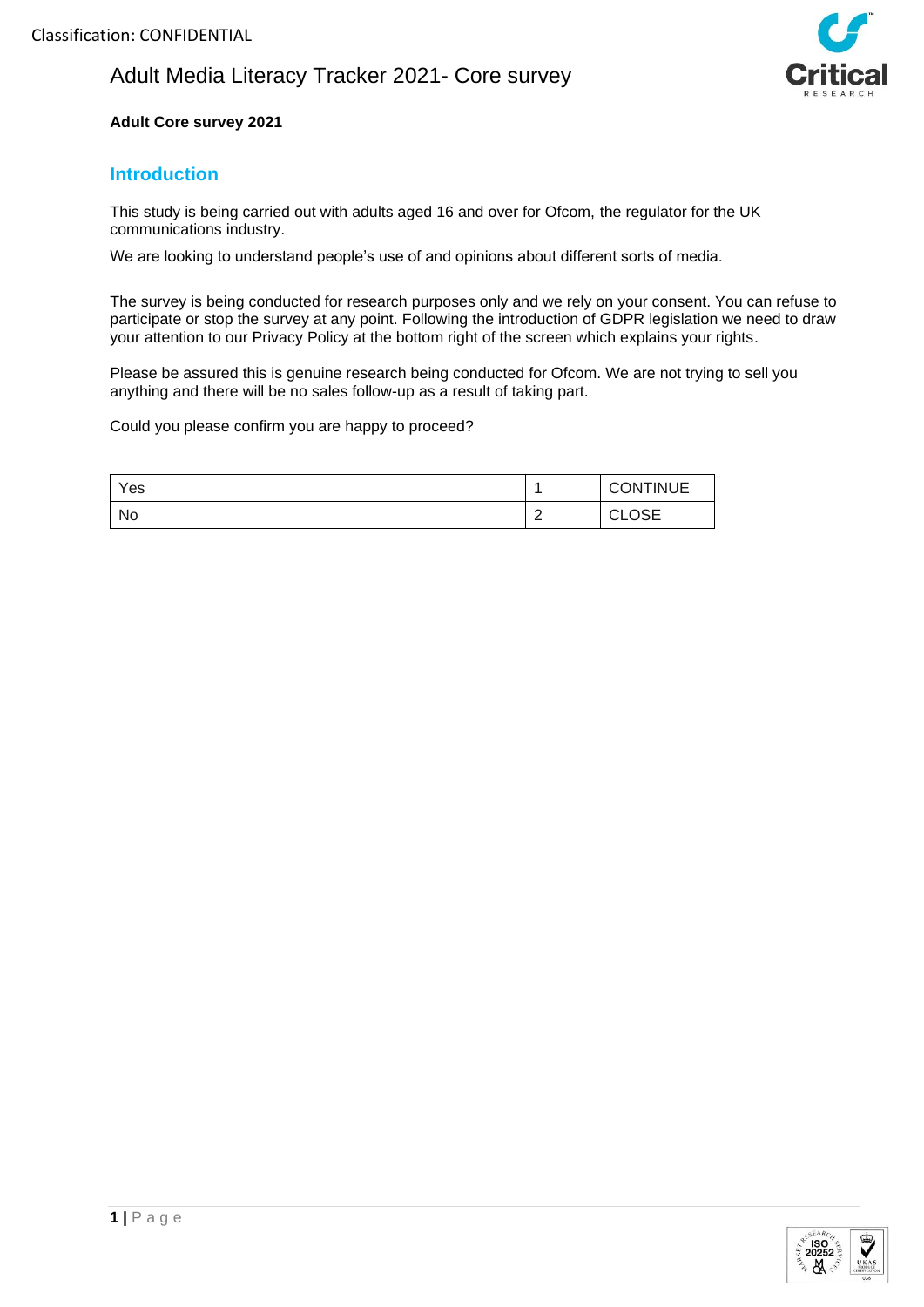

## *ALL RESPONDENTS*

**S1.** Please think about how much **time you spend online** across a typical week.

Please think about the time using social media or messaging, watching films, TV programmes or videos online, playing games online, on video calls, searching for information online or working from home.

This could be going online using a mobile phone, laptop, tablet (like an iPad), computer, games console or Smart TV. Please think about weekdays and weekends, either at home, your workplace or place of education or anywhere else.

How many **hours** in a typical **week** would you say you spend online?

Please enter the number of hours per week

Don't know

 *TYPE IN AND AUTO CODE AS:*

#### *IF DON'T KNOW AT S1:*

Would you say your time spent online in a typical week would be…

#### **Please select one option**

| None               | 1  |
|--------------------|----|
| Up to 2 hours      | 2  |
| 3 to 5 hours       | 3  |
| 6 to 8 hours       | 4  |
| 9 to 11 hours      | 5  |
| 12 to 15 hours     | 6  |
| 16 to 22 hours     | 7  |
| 23 to 30 hours     | 8  |
| Over 30 hours      | 9  |
| Don't know/ unsure | 10 |

## *ALL RESPONDENTS WHO GO ONLINE IN A TYPICAL WEEK AT S1 (CODES 2-9)*

- **S1a.** What number from 1 to 10 best describes you, where:
	- 1 is someone who goes online only sometimes, perhaps to check messages or to look up something specific
	- 10 is someone who is always online for social media or messaging, watching online videos, finding information online and so on

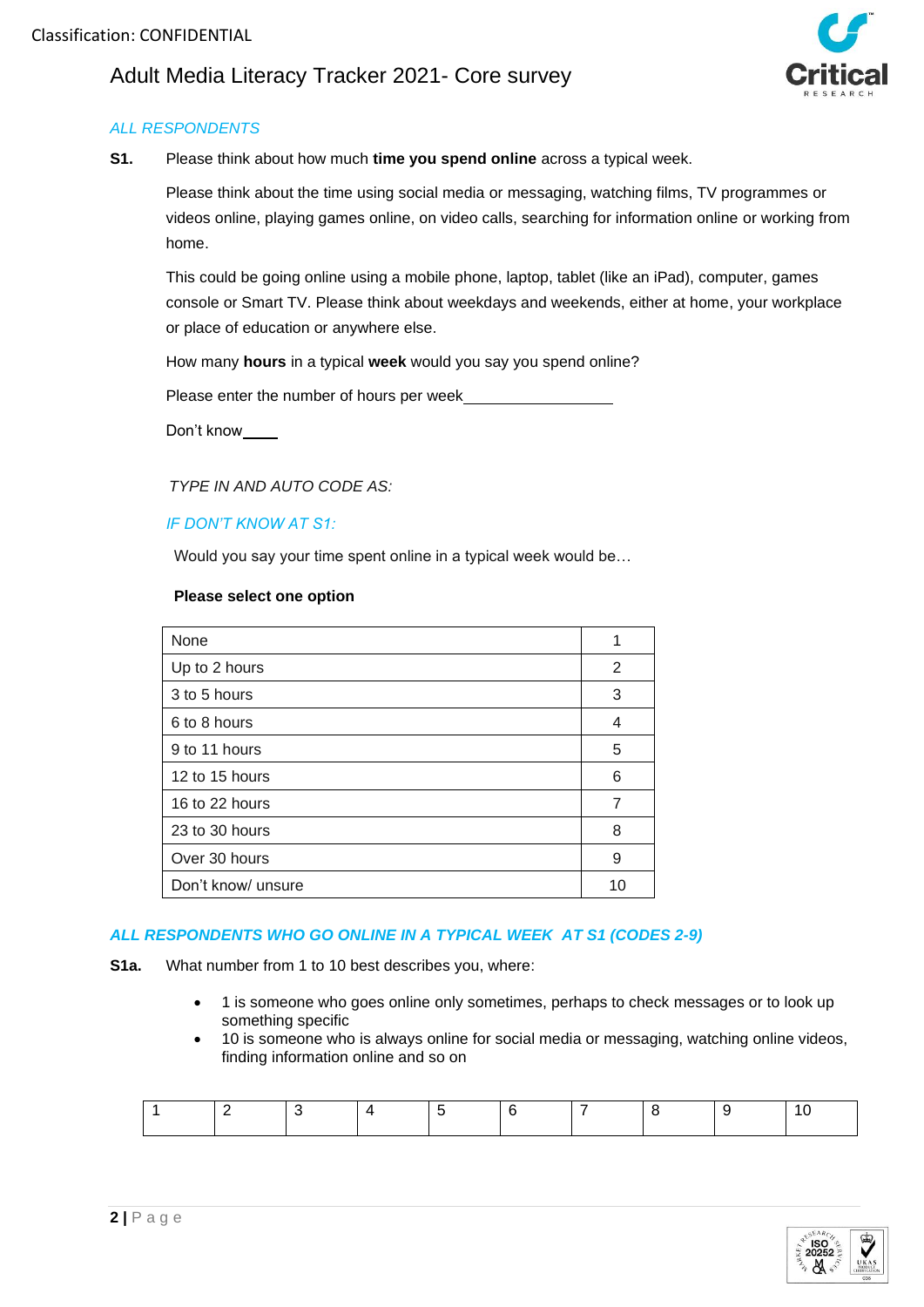## *ALL RESPONDENTS*



**S2.** Which of these best describes the chief income earner in your household?

If you/ they are retired and living on a private pension, please choose your description based on what you/ they did before you/ they retired.

If you/ they have been unemployed for six months or less, please choose your description based on your/ their most recent main job.

#### **Please select one option**

| Very senior management; top level civil servant or professional (e.g.<br>surgeon; partner in a law firm; regional bank manager; board director of<br>medium/large firm) |               |
|-------------------------------------------------------------------------------------------------------------------------------------------------------------------------|---------------|
| Senior or middle management in large organisation; owner of small<br>business; principal officer in civil service/ local government                                     | $\mathcal{P}$ |
| Junior management or professional; or administrative (e.g. most<br>office workers; accounts clerk; secretary; police sergeant; nurse)                                   | 3             |
| Skilled manual worker - e.g. mechanic, paramedic, cook, fitter, plumber,<br>electrician, lorry driver, train driver, hairdresser, beautician, etc.                      |               |
| Semi-skilled or unskilled manual worker - e.g. baggage handler,<br>restaurant server, factory worker, receptionist, labourer, gardener etc.                             | 5             |
| Housewife/househusband                                                                                                                                                  | 6             |
| Unemployed                                                                                                                                                              | 7             |
| Student                                                                                                                                                                 | 8             |
| Retired and on state pension ONLY (If retired but not only on state<br>pension, please indicate the occupation just before retirement)                                  | 9             |
| Don't know                                                                                                                                                              | 10            |
|                                                                                                                                                                         |               |

#### *ALL RESPONDENTS*

**S3.** What is your age?

Please enter your age in years

#### *TYPE IN AND AUTO CODE AS:*

| Under 16 (Close) | x |
|------------------|---|
| 16-24 years      |   |
| 25-34 years      | 2 |
| 35-44 years      | 3 |
| 45-54 years      | 4 |
| 55-64 years      | 5 |
| 65-74 years      | 6 |
| 75 years or over |   |

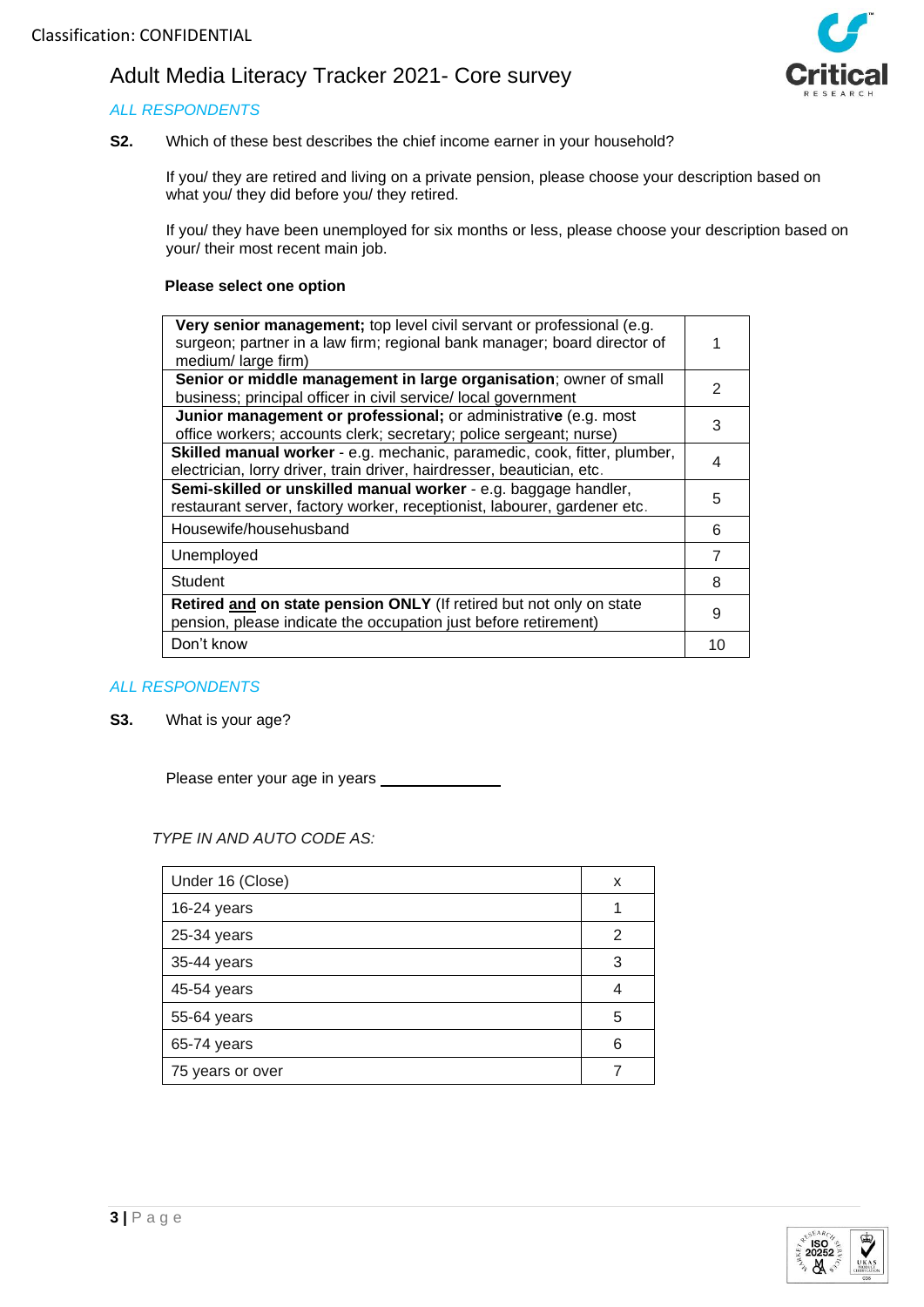## *ALL RESPONDENTS*

**S4.** Which of the following are you?

### **Please select one option**

| Man                                                    |  |
|--------------------------------------------------------|--|
| Woman                                                  |  |
| Non-binary                                             |  |
| Prefer to use another term (please specify - optional) |  |
| Prefer not to say                                      |  |

#### *ALL PANEL RESPONDENTS*

**S5.** And where do you normally live? By this we mean the place that you live for most of the year.

#### **Please select one option**

| England          |  |
|------------------|--|
| Wales            |  |
| Scotland         |  |
| Northern Ireland |  |

### *ALL PANEL RESPONDENTS*

#### **S6.** What is your postcode?

This will not be used to contact you or to identify you – it will be used to see which TV and radio stations are available in the area where you live and to classify your area as rural or urban.

TYPE IN:



#### ALLOW REFUSED

#### *ASK ALL PANEL RESPONDENTS THAT LIVE IN ENGLAND AT S5 (CODE 1)*

#### **S7.** Which region of England do you live in? **Please select one option**

| North East               |   |
|--------------------------|---|
| Yorkshire and Humberside | 2 |
| North West               | 3 |
| <b>West Midlands</b>     | 4 |
| East Midlands            | 5 |
| East of England          | 6 |
| South West               |   |
| South East               | 8 |
| Greater London           | 9 |
|                          |   |





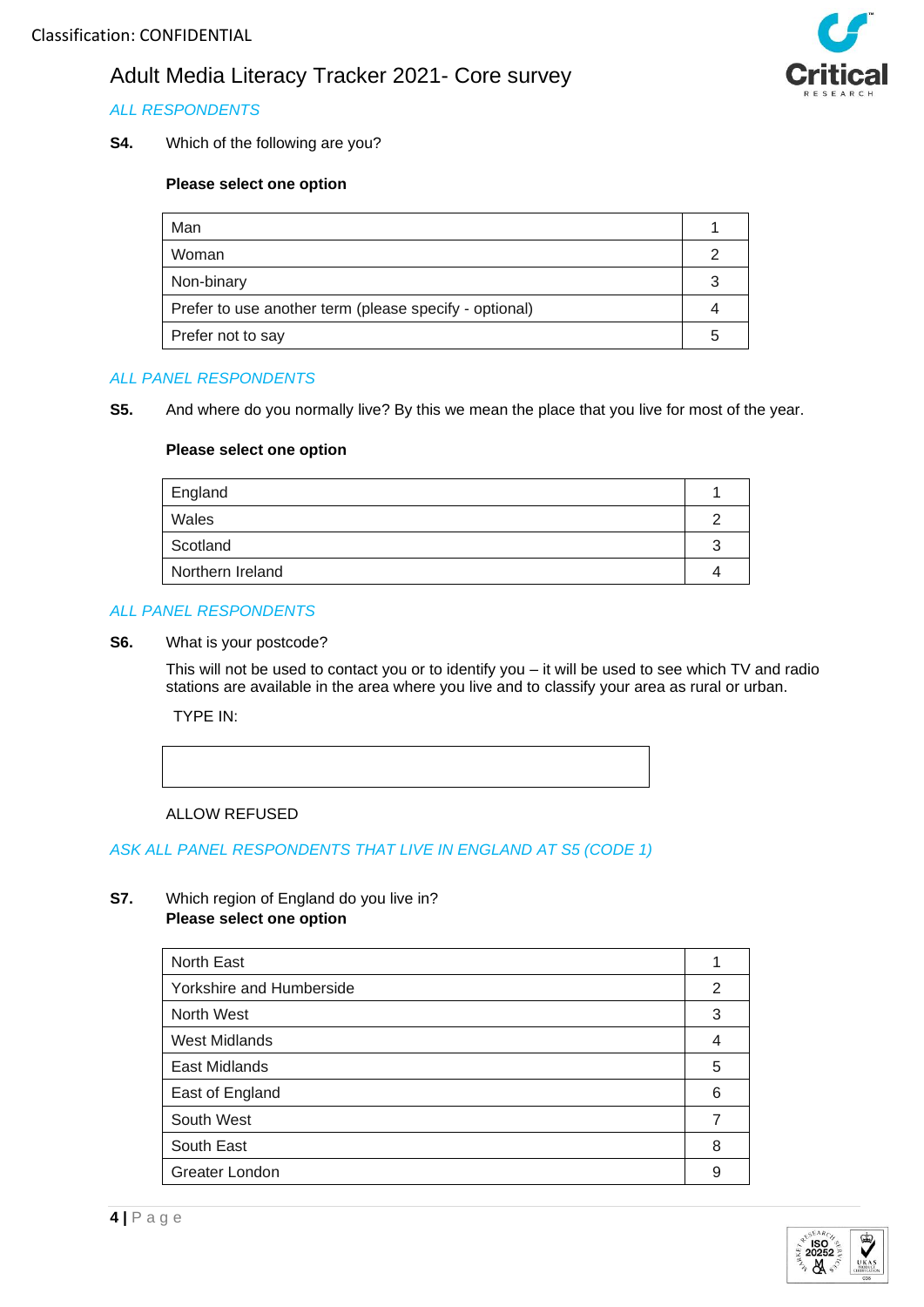

## *ASK ALL PANEL RESPONDENTS.*

**S8.** Which one of these best describes where you live?

#### **Please select one option**

| Large city                 |  |
|----------------------------|--|
| Smaller city or large town |  |
| Medium town                |  |
| Small town                 |  |
| Rural area                 |  |

#### *ALL RESPONDENTS*

**S9.** Which of these best describes your current situation?

#### **Please select one option**

| In full time employment                   |   |
|-------------------------------------------|---|
| In part time employment                   | 2 |
| Unemployed                                | 3 |
| A student                                 |   |
| Full-time responsibility for home/ family | 5 |
| Retired                                   | 6 |
| Other                                     |   |
| Prefer not to say                         |   |

#### *SHOWSCREEN*

Thank you very much for your answers so far. You qualify for the main survey.

#### *ALL RESPONDENTS*

**A1.** Do you personally use a mobile phone?

| Yes        |  |
|------------|--|
| No         |  |
| Don't know |  |

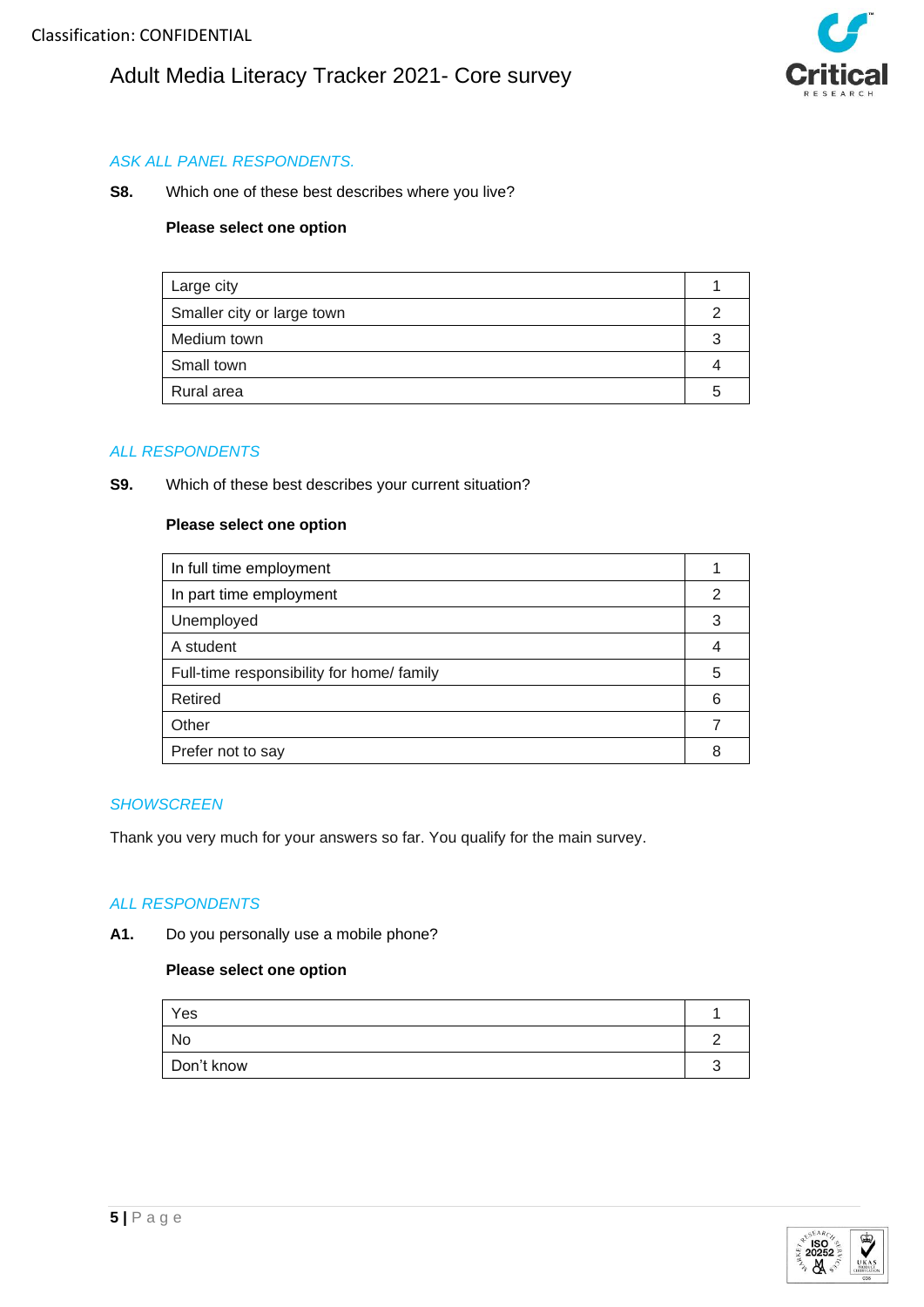

### *ASK ALL THAT USE A MOBILE PHONE AT A1 (CODE 1)*

**A2.** Is this a smartphone?

A smartphone is a phone on which you can send and receive emails, use apps, view websites and generally go online. Popular brands include iPhone and Samsung Galaxy.

#### **Please select one option**

| Yes        |  |
|------------|--|
| No         |  |
| Don't know |  |

#### *ALL RESPONDENTS*

**A3.** Do you use a smart speaker which can respond to voice commands like "Alexa" or "Hey Google" ?

Popular brands include Amazon Echo, Google Home, Facebook Portal and Apple HomePod.

#### **Please select one option**

| Yes        |  |
|------------|--|
| No         |  |
| Don't know |  |

We'd like to now ask you some questions about the funding of television and online services.

#### *ALL RESPONDENTS*

**F1.** How would you say BBC TV programmes are **mainly** funded?

| The TV Licence fee                                              |    |
|-----------------------------------------------------------------|----|
| By the Government                                               | 2  |
| Advertising                                                     | 3  |
| By those that choose to pay a subscription to watch the service |    |
| Sponsorship of specific TV programmes                           | 5  |
| Sales of programmes and services to other channels or countries | ิค |
| Magazine/book/video/DVD sales                                   |    |
| Some other way – please type in below                           | 8  |
| Don't know                                                      |    |

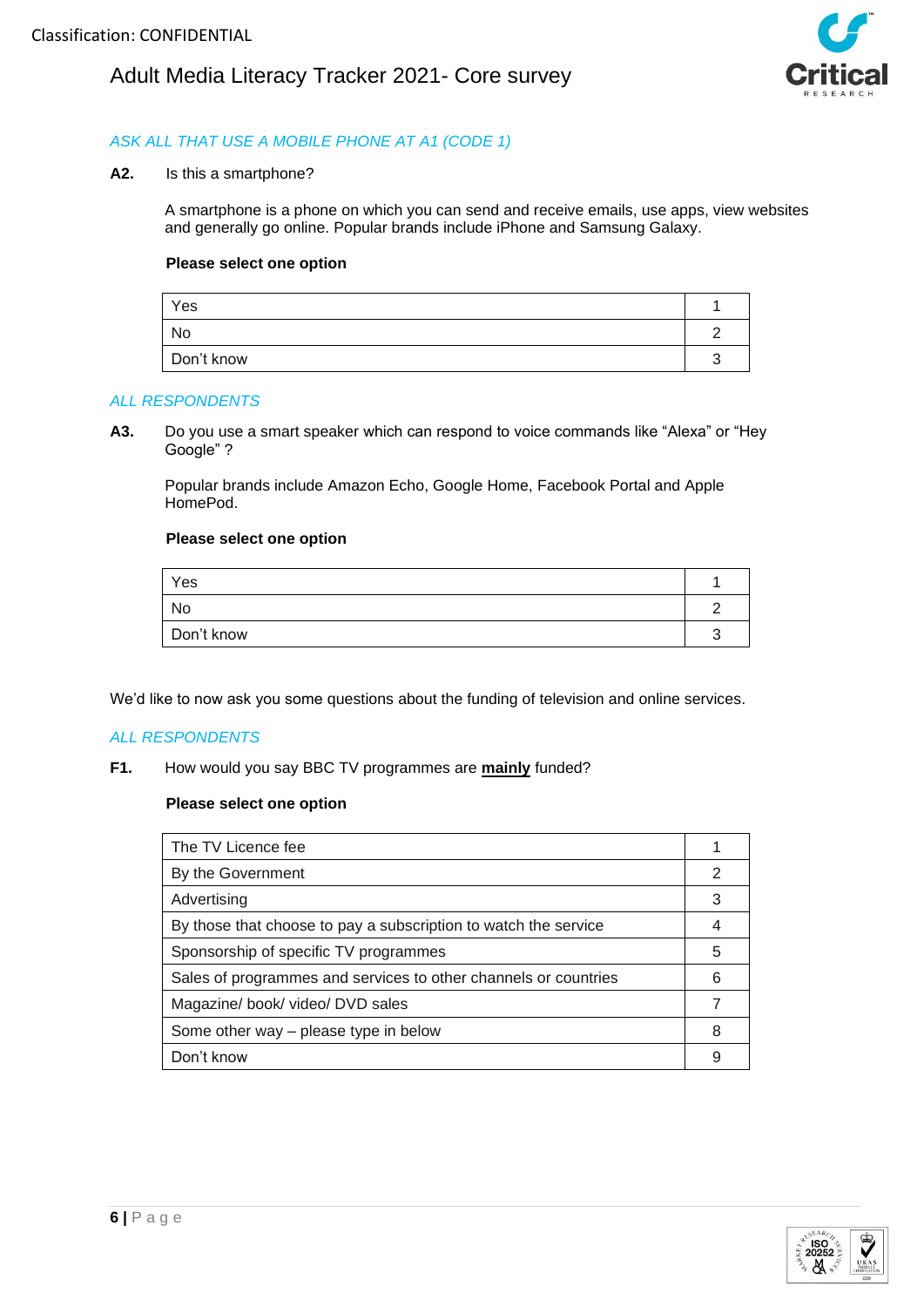## *ALL RESPONDENTS*

**F2.** How would you say programmes are **mainly** funded on ITV, Channel 4 and Five?



## **Please select one option**

| The TV Licence fee                                              |   |
|-----------------------------------------------------------------|---|
| By the Government                                               | 2 |
| Advertising                                                     | 3 |
| By those that choose to pay a subscription to watch the service |   |
| Sponsorship of specific TV programmes                           | 5 |
| Sales of programmes and services to other channels or countries | 6 |
| Magazine/book/video/DVD sales                                   |   |
| Some other way – please type in below                           | 8 |
| Don't know                                                      |   |

### *ALL RESPONDENTS*

**F3.** How do you think the Sky or Virgin Media TV service is **mainly** funded?

#### **Please select one option**

| The TV Licence fee                                              |   |
|-----------------------------------------------------------------|---|
| By the Government                                               | 2 |
| Advertising                                                     | 3 |
| By those that choose to pay a subscription to watch the service |   |
| Sponsorship of specific TV programmes                           | 5 |
| Sales of programmes and services to other channels or countries | 6 |
| Magazine/book/video/DVD sales                                   |   |
| Some other way – please type in below                           | 8 |
| Don't know                                                      | 9 |

### *ALL RESPONDENTS*

#### **F4.** How do you think the Netflix or Disney+ service is **mainly** funded ?

| The TV Licence fee<br>By the Government<br>2<br>3<br>Advertising<br>By those that choose to pay a subscription to watch the service<br>Sponsorship of specific TV programmes<br>5<br>Sales of programmes and services to other channels or countries<br>6<br>Magazine/book/video/DVD sales<br>Some other way - please type in below<br>8<br>Haven't heard of it<br>9<br>Don't know<br>10 |  |
|------------------------------------------------------------------------------------------------------------------------------------------------------------------------------------------------------------------------------------------------------------------------------------------------------------------------------------------------------------------------------------------|--|
|                                                                                                                                                                                                                                                                                                                                                                                          |  |
|                                                                                                                                                                                                                                                                                                                                                                                          |  |
|                                                                                                                                                                                                                                                                                                                                                                                          |  |
|                                                                                                                                                                                                                                                                                                                                                                                          |  |
|                                                                                                                                                                                                                                                                                                                                                                                          |  |
|                                                                                                                                                                                                                                                                                                                                                                                          |  |
|                                                                                                                                                                                                                                                                                                                                                                                          |  |
|                                                                                                                                                                                                                                                                                                                                                                                          |  |
|                                                                                                                                                                                                                                                                                                                                                                                          |  |
|                                                                                                                                                                                                                                                                                                                                                                                          |  |

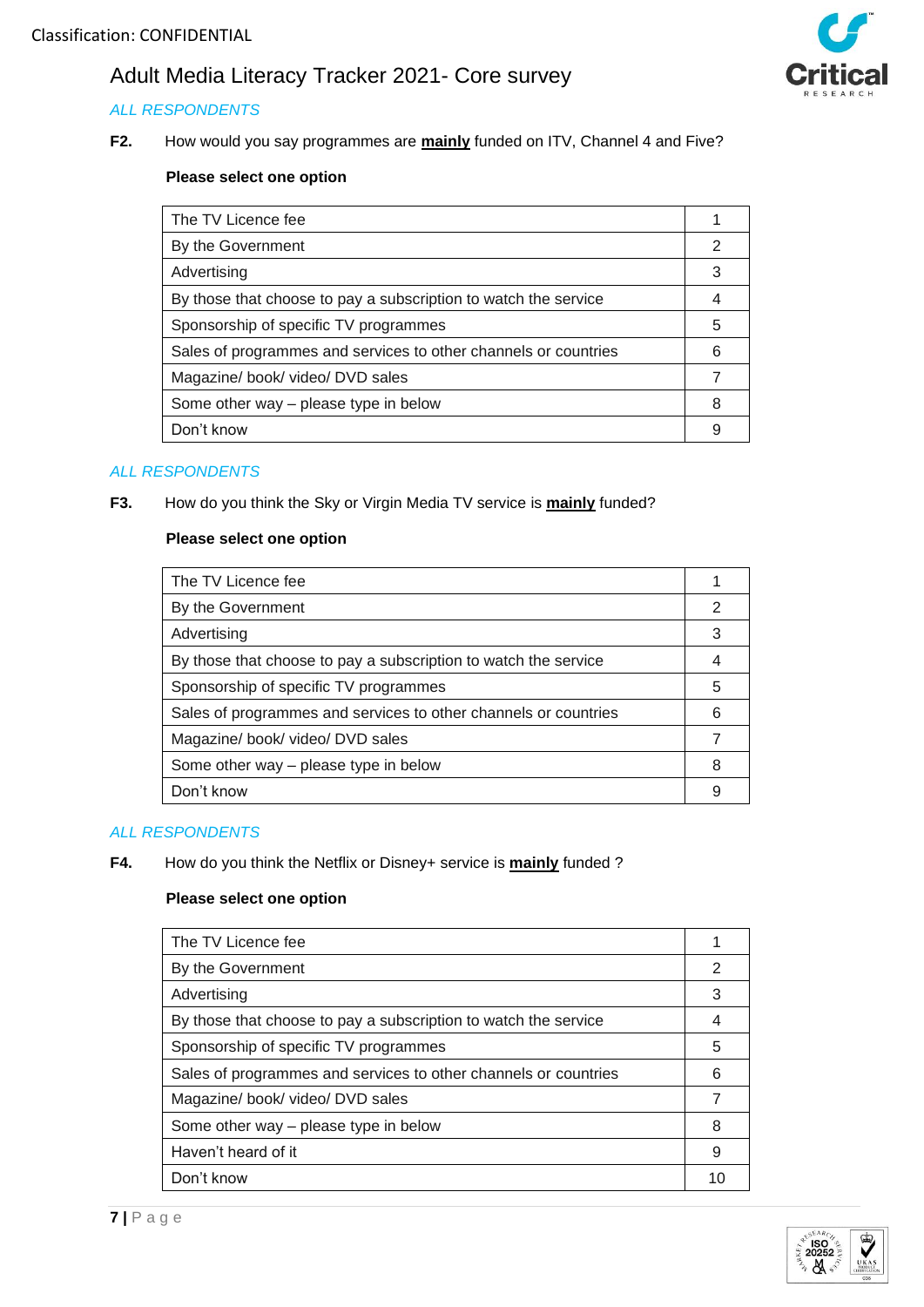

### *ALL RESPONDENTS*

**F5.** How do you think the BBC's iPlayer service is **mainly** funded?

#### **Please select one option**

| The TV Licence fee                                              |    |
|-----------------------------------------------------------------|----|
| By the Government                                               | 2  |
| Advertising                                                     | 3  |
| By those that choose to pay a subscription to watch the service | 4  |
| Sponsorship of specific TV programmes                           | 5  |
| Sales of programmes and services to other channels or countries | 6  |
| Magazine/ book/ video/ DVD sales                                | 7  |
| Some other way - please type in below                           | 8  |
| Haven't heard of it                                             | 9  |
| Don't know                                                      | 10 |

## *ALL RESPONDENTS*

#### **F6.** How do you think the BBC's website is **mainly** funded?

| The TV Licence fee                                                                |   |
|-----------------------------------------------------------------------------------|---|
| By the Government                                                                 | 2 |
| By those that choose to pay a subscription to use the service                     | 3 |
| Advertising on the website                                                        |   |
| Advertisers pay to prioritise their entry on the list/ to be first on the list    | 5 |
| Advertisers pay when users click through from sponsored links to their<br>website | 6 |
| Some other way – (please type in below)                                           |   |
| Haven't heard of it                                                               | 8 |
| Don't know                                                                        | 9 |

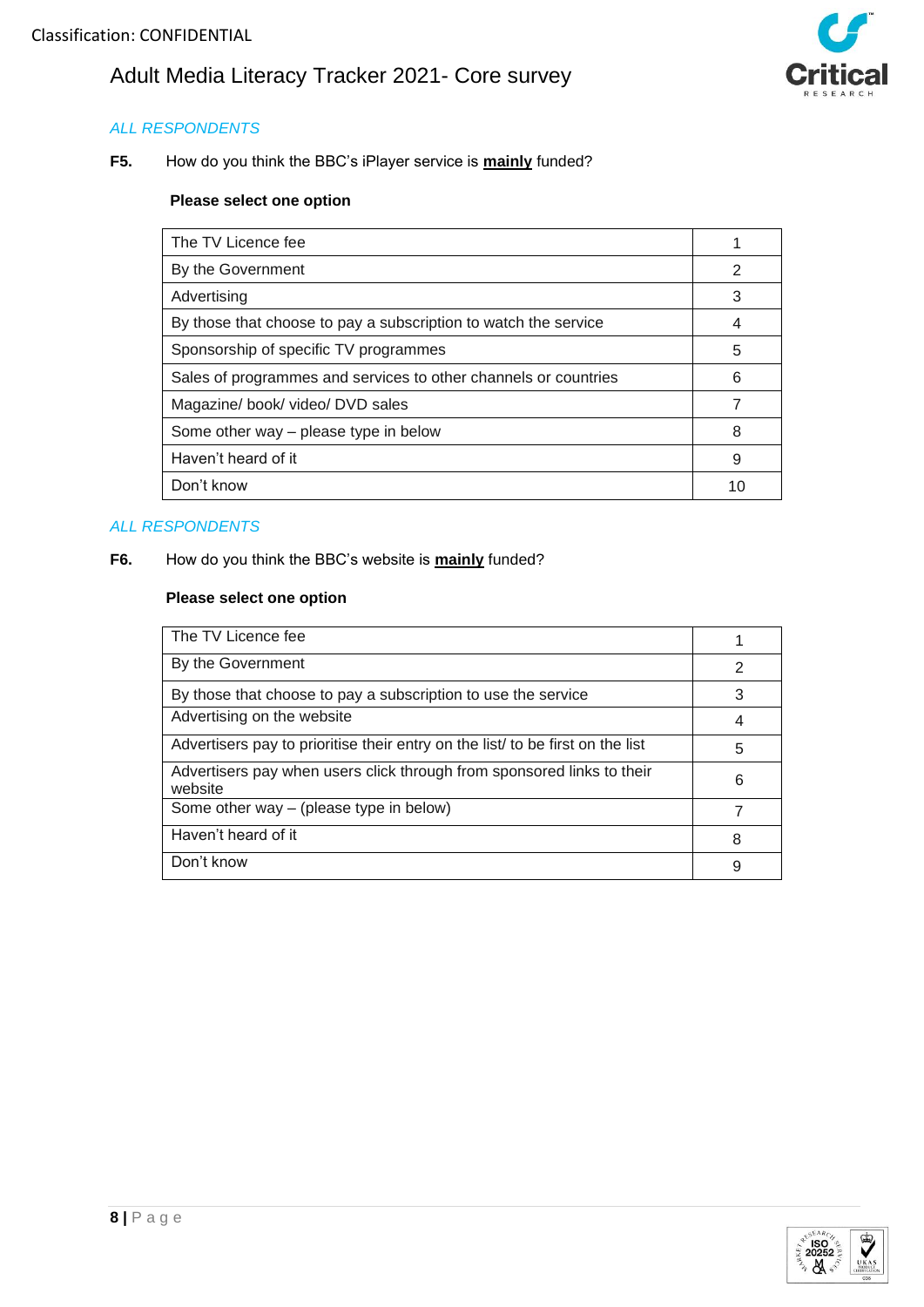## *ALL RESPONDENTS*

**F7.** How do you think search engine websites such as Google or Bing are **mainly** funded?



## **Please select one option**

| The TV Licence fee                                                                |   |
|-----------------------------------------------------------------------------------|---|
| By the Government                                                                 | 2 |
| By those that choose to pay a subscription to use the service                     | 3 |
| Advertising on the website                                                        | 4 |
| Advertisers pay to prioritise their entry on the list to be first on the list     | 5 |
| Advertisers pay when users click through from sponsored links to their<br>website | 6 |
| Some other way – (please type in below)                                           |   |
| Haven't heard of it                                                               | 8 |
| Don't know                                                                        | 9 |

### *ALL RESPONDENTS*

**F8.** How do you think sites or apps like YouTube or TikTok, that let you watch or post videos, are **mainly** funded?

| The TV Licence fee                                                                    |   |
|---------------------------------------------------------------------------------------|---|
| By the Government                                                                     | 2 |
| By those that choose to pay a subscription to use the service                         | 3 |
| Advertising on the website/app                                                        | 4 |
| Advertisers pay to prioritise their entry on the list to be first on the list         | 5 |
| Advertisers pay when users click through from sponsored links to their<br>website/app | 6 |
| Some other way – (please type in below)                                               |   |
| Haven't heard of it                                                                   | 8 |
| Don't know                                                                            | 9 |

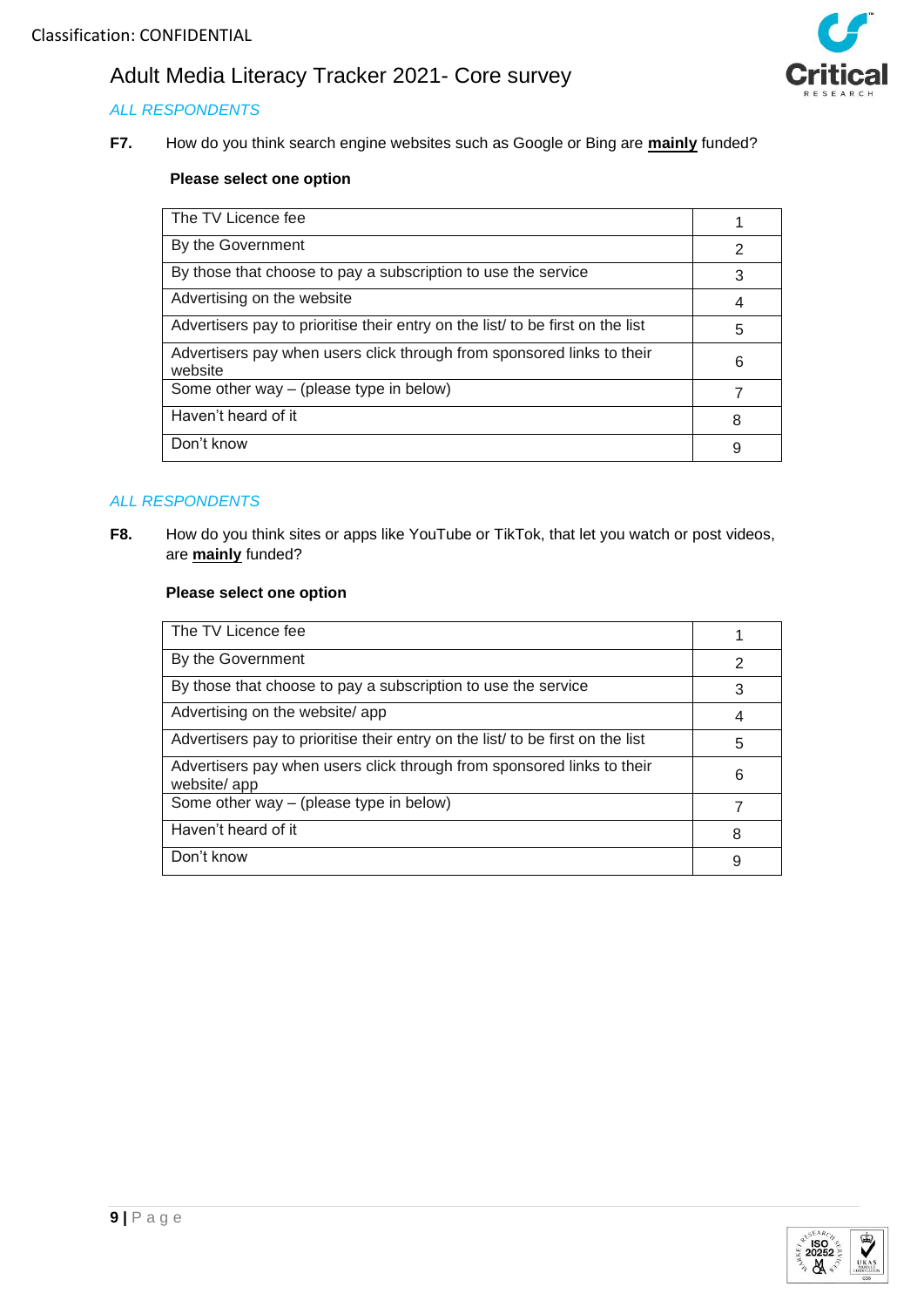### *SHOWSCREEN*

Now some questions about your use of the internet and being online.

### *ALL RESPONDENTS*

**AC1.** Do you or does anyone in your household have access to the internet at HOME (via any device, e.g. PC, mobile phone etc)?

IF YES: And do you personally use the internet at home?

#### **Please select one option**

| I I have access to the internet and use it at home               |  |
|------------------------------------------------------------------|--|
| I have access to the internet, but I <b>don't use</b> it at home |  |
| I I do not have internet access at home                          |  |
| l Don't know                                                     |  |

#### *ALL RESPONDENTS*

**AC2.** Do you ever access the internet anywhere other than in your home at all?

IF YES: Where is that?

IF NO: Please select the last answer in the list

| Your Workplace                                                 |    |
|----------------------------------------------------------------|----|
| School/ College/ University                                    | 2  |
| Library                                                        | 3  |
| UK culture centre/ Learn Direct/ Other online learning centres | 4  |
| Internet café                                                  | 5  |
| In someone else's home                                         | 6  |
| While travelling                                               | 7  |
| In cafes/restaurants/pubs/bars                                 | 8  |
| In shops or shopping centres                                   | 9  |
| On public transport                                            | 10 |
| In leisure centres/gyms/sports grounds                         | 11 |
| Outdoor areas such as parks                                    | 12 |
| Some other way – please type in below                          | 13 |
| No - I do not access the internet away from home               | 14 |



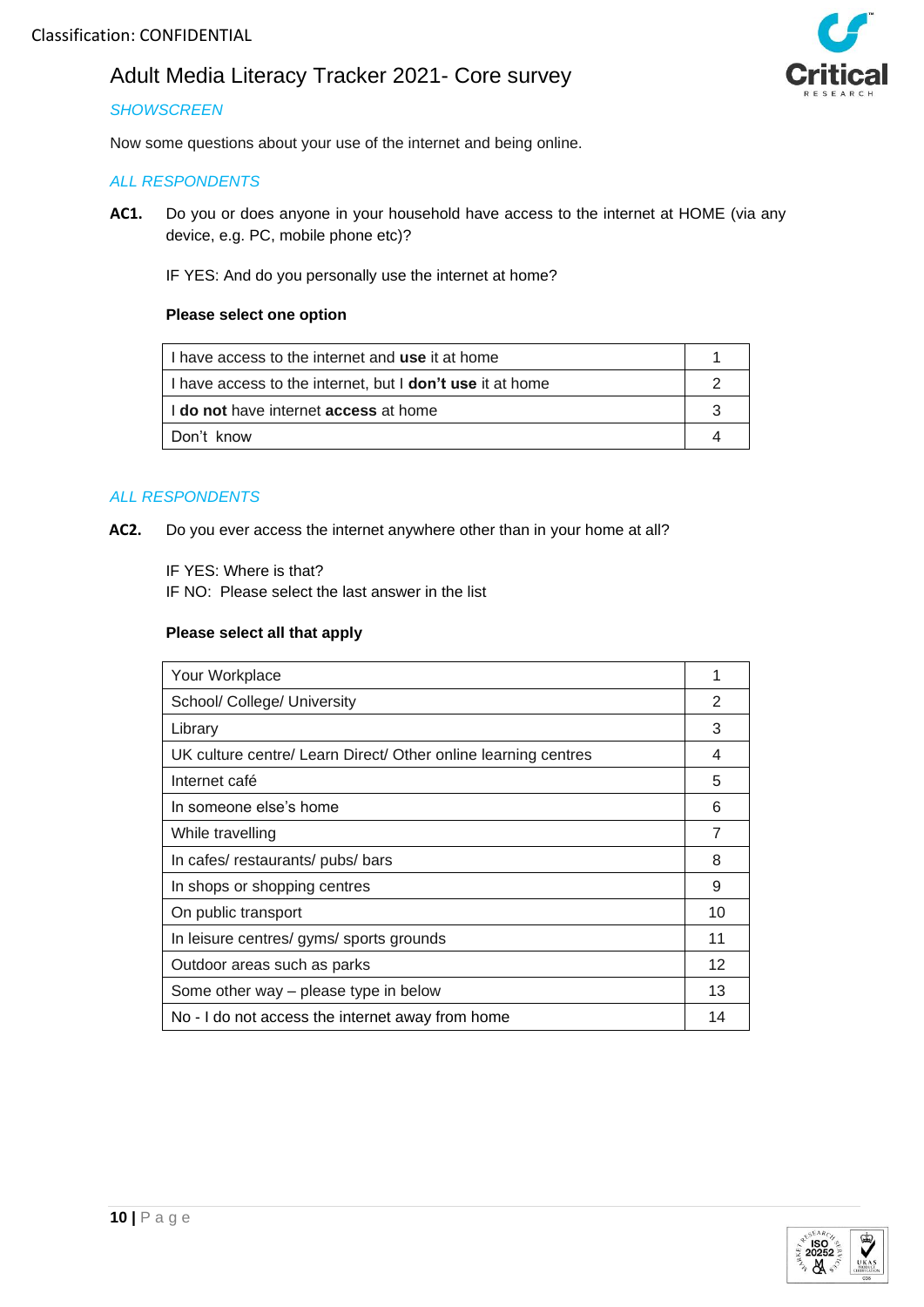

*ASK ALL RESPONDENTS THAT HAVE ACCESS TO THE INTERNET AT HOME THAT DO NOT USE IT OR THAT DO NOT HAVE ACCESS AT AC1 (CODES 2 OR 3)*

**AC3.** In the past year, have you asked someone else to do something for you on the internet?

#### **Please select one option**

| Yes |  |
|-----|--|
| No  |  |

### *ASK ALL RESPONDENTS THAT HAVE ASKED SOMEONE TO MAKE A PROXY USE OF THE INTERNET FOR THEM IN THE LAST 12 MONTHS AT AC3 (CODE 1)*

**AC4.** And when you asked someone else to do something for you on the internet in the past year, was it to do any of the following or to do something else?

| To buy something/ for shopping                                              |   |
|-----------------------------------------------------------------------------|---|
| To apply or claim for some type of benefit (e.g. Universal Credit, housing, |   |
| health, employment etc.)                                                    |   |
| To access health services online (e.g. NHS websites, GP or hospital         |   |
| appointments or repeat prescriptions etc.)                                  | 3 |
| To access other public services provided by the Government or council       |   |
| (e.g. apply for a bus pass or passport, to get advice about tax etc.)       |   |
| To access other information                                                 | 5 |
| To get in touch with someone                                                | 6 |
| Something else – please type in below                                       |   |
| Don't know                                                                  | 8 |

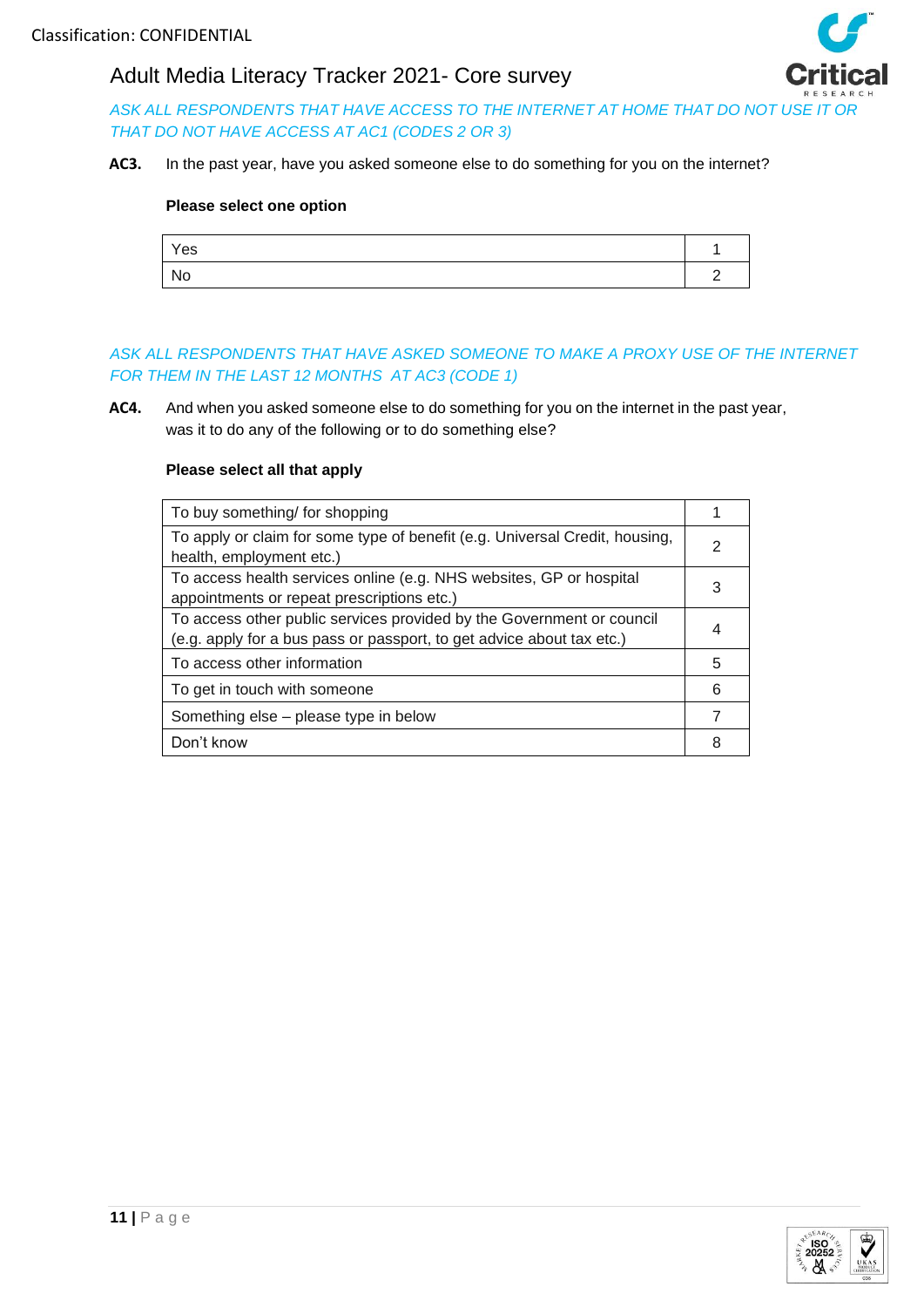

## *ASK ALL RESPONDENTS THAT DO HAVE INTERNET ACCESS AT HOME AT AC1 (CODE 3)*

## **AC5.** Which of these are reasons that you don't have internet access at home?

| No need to go online/ not interested                                         | 1  |
|------------------------------------------------------------------------------|----|
| Broadband set up costs are too high                                          | 2  |
| Cost of a desktop, tablet or laptop computer to use the internet is too high | 3  |
| Cost of a mobile phone handset to use the internet is too high               | 4  |
| Monthly cost of a fixed broadband service is too high                        | 5  |
| Monthly cost of a mobile phone service is too high                           | 6  |
| Getting online/ getting connected to the internet is too complicated         | 7  |
| Using the internet is too complicated                                        | 8  |
| Happy to use the internet at work/ elsewhere                                 | 9  |
| Someone else can go online for me if necessary                               | 10 |
| Don't have broadband where I live                                            | 11 |
| Broadband is too slow where I live                                           | 12 |
| Concerned about security/ fraud / privacy                                    | 13 |
| Concerned about harmful/ offensive content                                   | 14 |
| Poor eyesight                                                                | 15 |
| Some other reason- please type in below                                      | 16 |
| Don't know                                                                   | 17 |

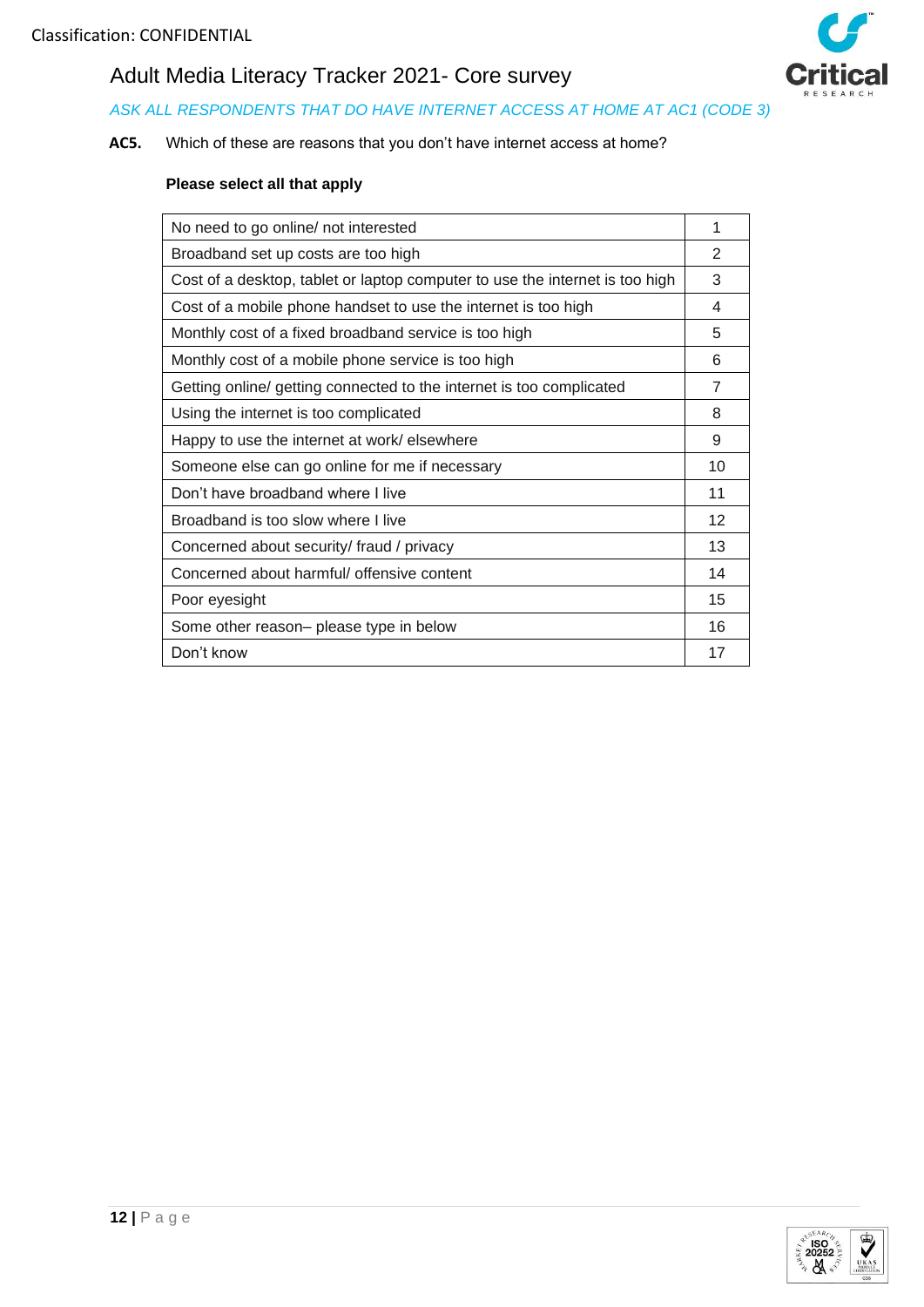

*ASK ALL RESPONDENTS THAT HAVE ACCESS TO THE INTERNET AT HOME THAT DO NOT USE IT OR THAT DO NOT HAVE ACCESS AT AC1 (CODES 2 OR 3)*

**AC6.** Would any of these reasons prompt you to go online at home in the next 12 months? NB randomise responses 1-10

#### **Please select all that apply**

| To buy something/ for shopping                                                                                                                 | 1              |
|------------------------------------------------------------------------------------------------------------------------------------------------|----------------|
| To apply or claim for some type of benefit (e.g. Universal Credit, housing,<br>health, employment etc.)                                        | 2              |
| To access health services online (e.g. NHS websites, GP or hospital<br>appointments or repeat prescriptions etc.)                              | 3              |
| To access other public services provided by the Government or council<br>(e.g. apply for a bus pass or passport, to get advice about tax etc.) | 4              |
| To get in touch with someone / to use social media or messaging apps<br>like Facebook, WhatsApp, Twitter, Snapchat etc.                        | 5              |
| If I had better equipment or better access to the internet                                                                                     | 6              |
| If I had someone to help me or to show me how to do it                                                                                         | $\overline{7}$ |
| If my job required me to go online                                                                                                             | 8              |
| To watch TV shows on catch up or on demand services like Netflix, NOW<br>TV, BBC iPlayer, or ITV Hub                                           | 9              |
| If I no longer had someone I ask to do things online for me                                                                                    | 10             |
| Some other reason – please type in below                                                                                                       | 11             |
| Nothing would prompt me to go online in the next 12 months                                                                                     | 12             |
| Don't know                                                                                                                                     | 13             |

## *ASK ALL THAT GO ONLINE AT HOME AT AC1 (CODE 1) OR ELSEWHERE AT AC2 (CODE 1- 13)*

**IN1.** Which of these devices do you use to go online?

| Smartphone (like an iPhone or Samsung Galaxy)                                                  |    |
|------------------------------------------------------------------------------------------------|----|
| Tablet (like an iPad, Kindle Fire or Google Nexus)                                             |    |
| Laptop or netbook                                                                              |    |
| Desktop computer (one that is usually in a fixed place with a separate<br>screen and keyboard) |    |
| Games console or handheld games player                                                         | :5 |
| Other type of device used to go online - (please type in below)                                |    |

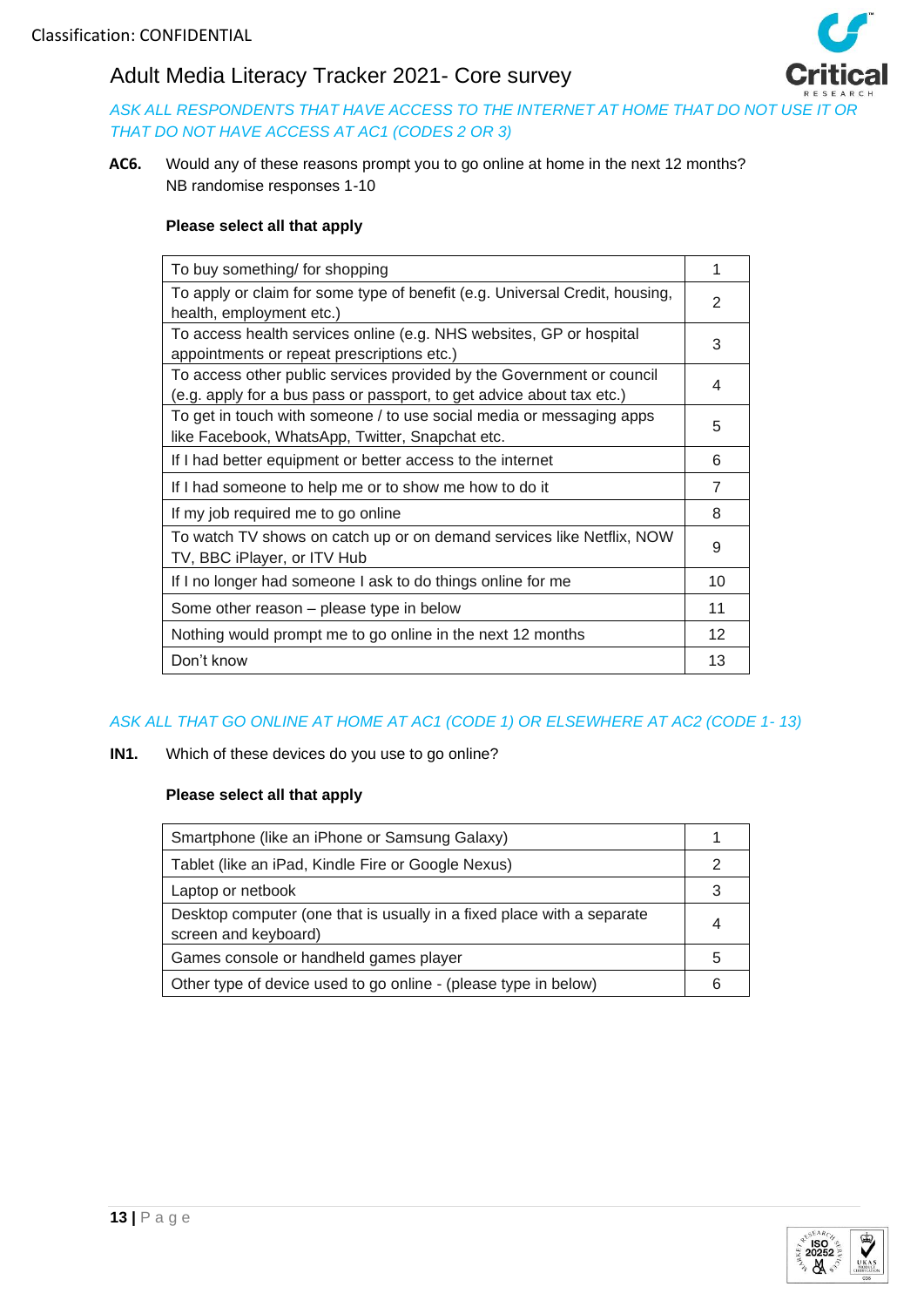

## *ASK ALL THAT ONLY GO ONLINE ON A SMARTPHONE AT IN1 (CODE 1 IS ONLY SELECTED)*

#### **M6D.** You said earlier that you only go online using a smartphone.

Do you feel disadvantaged by relying only on a smartphone to go online?

#### **Please select one option**

| Yes        |  |
|------------|--|
| No         |  |
| Don't know |  |

#### *ASK ALL THAT GO ONLINE AT HOME AT AC1 (CODE 1) OR ELSEWHERE AT AC2 (CODE 1- 13)*

#### **IN2.** How long ago did you first start going online?

Please think about wherever you first started going online – perhaps at home, work, school, college, or anywhere else using any type of device.

| Ten years ago or more |   |
|-----------------------|---|
| In the past 5-9 years |   |
| In the past 3-4 years |   |
| In the past 2 years   |   |
| In the past year      | h |
| Can't remember        |   |

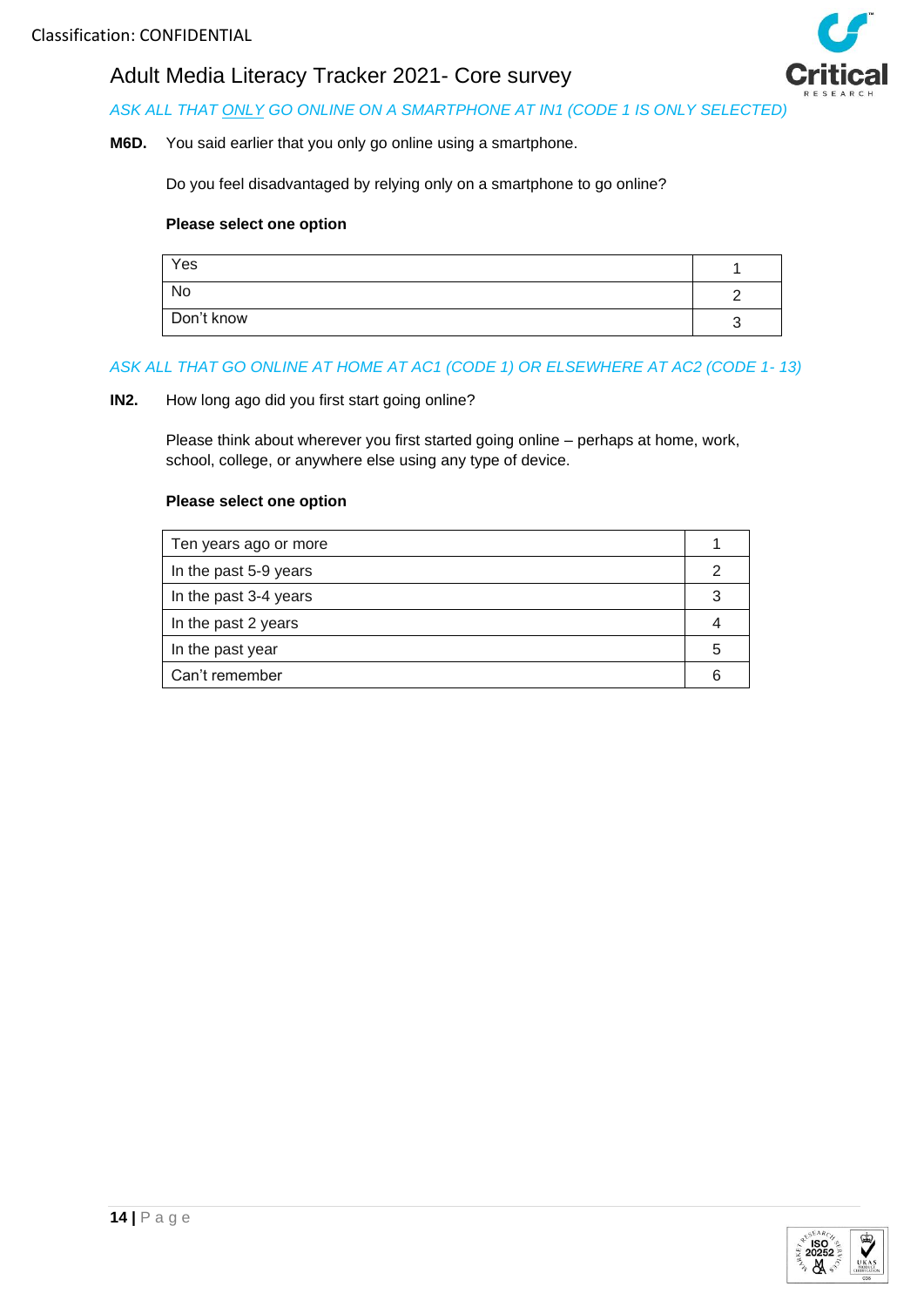

## *ASK ALL THAT GO ONLINE AT HOME AT AC1 (CODE 1) OR ELSEWHERE AT AC2 (CODE 1- 13)*

**IN6.** Which, if any of the following would you do if you got stuck or were unsure about how to do something online?

#### **Please select all that apply**

| Ask a friend or family member to help                                                  | 1                 |
|----------------------------------------------------------------------------------------|-------------------|
| Look for help from online courses like 'learn my way', Digital Unite, Age<br>UK or BBC | 2                 |
| Look online for help / "Google it "                                                    | 3                 |
| Watch 'how to' videos on websites like YouTube or the BBC                              | 4                 |
| Phone a helpline to get someone to talk me through it                                  | 5                 |
| Go to the local library for help                                                       | 6                 |
| Go to my bank branch for help                                                          | 7                 |
| Go to an adult learning venue or local community centre for help                       | 8                 |
| Ask a colleague/ someone at work                                                       | 9                 |
| Figure it out myself                                                                   | 10                |
| Get someone else to do it for me                                                       | 11                |
| Something else – please type in below                                                  | $12 \overline{ }$ |
| I would just give up (SINGLE CODE)                                                     | 13                |
| None of these/ I don't tend to get stuck when online (SINGLE CODE)                     | 14                |
| Don't know                                                                             | 15                |
|                                                                                        |                   |

## *ASK ALL THAT GO ONLINE AT HOME AT AC1 (CODE 1) OR ELSEWHERE AT AC2 (CODE 1- 13)*

**IN7A.** In the past 12 months have you helped anyone to do something online that they were unable to do for themselves?

For example, this might be helping a friend or relative to get online, to shop online, to bank online or to help with social media or video calling apps etc. This could be on a 'one-off' or on an ongoing basis.

| Yes        |   |
|------------|---|
| No         |   |
| Don't know | , |

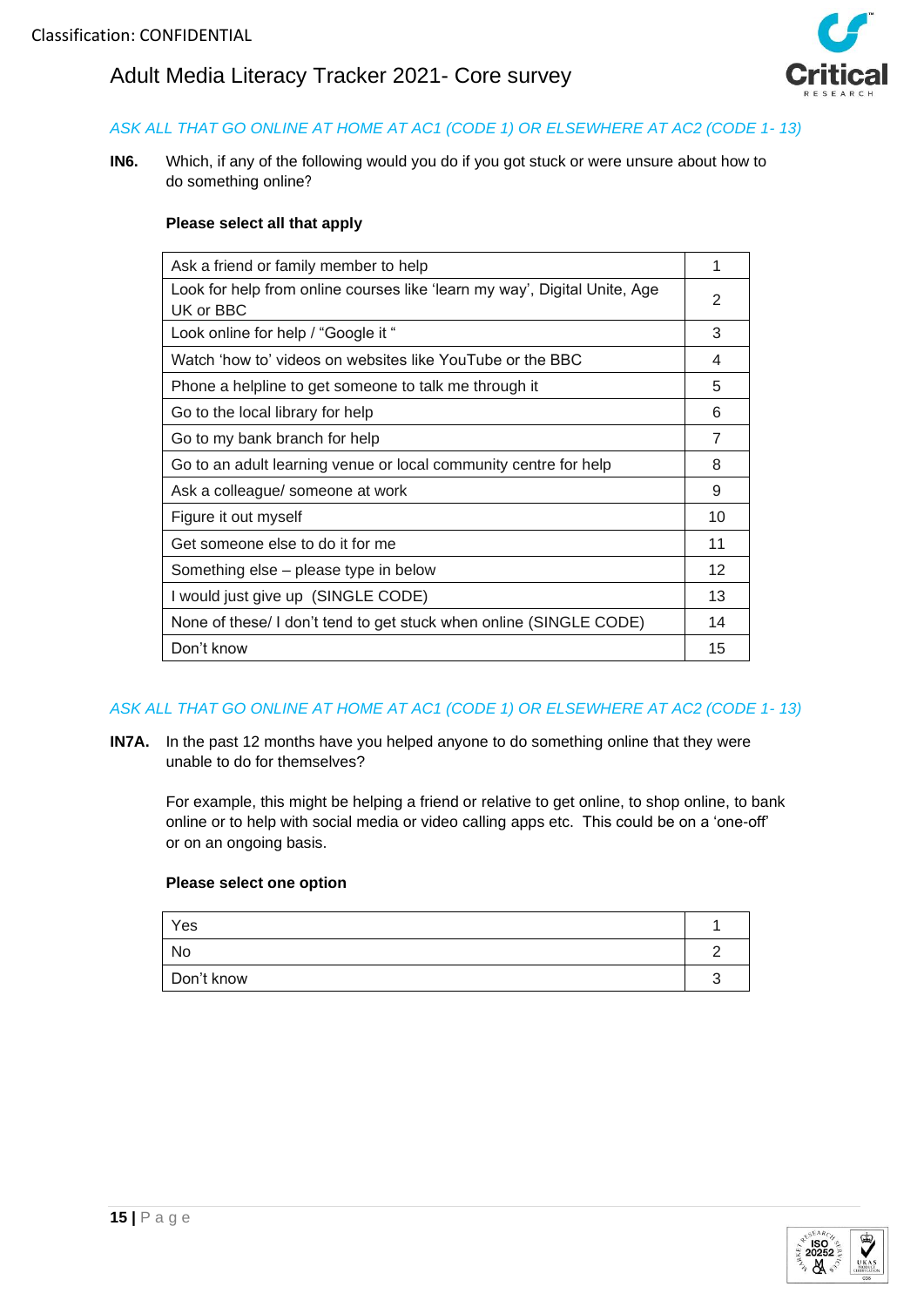

#### **IN7B.** And how often do you tend to help other people with online tasks?

#### **Please select one option**

| Daily             |   |
|-------------------|---|
| 2-3 times a week  | 2 |
| Once a week       | 3 |
| 2-3 times a month |   |
| Monthly           | 5 |
| 2-3 times a year  | 6 |
| Only once         |   |
| Don't know        | 8 |

## *ASK ALL THAT GO ONLINE AT HOME AT AC1 (CODE 1) OR ELSEWHERE AT AC2 (CODE 1- 13)*

#### **IN3A.** Overall, how confident are you as an internet user?

#### **Please select one option**

| Very confident                      |    |
|-------------------------------------|----|
| Fairly confident                    |    |
| Neither confident nor not confident |    |
| Not very confident                  |    |
| Not at all confident                | :C |
| Don't know                          |    |

## *ASK ALL THAT GO ONLINE AT HOME AT AC1 (CODE 1) OR ELSEWHERE AT AC2 (CODE 1- 13)*

**IN3B.** How confident are you in knowing how to manage who has access to your personal data online?

By 'personal data' we mean information like your address, phone number, date of birth etc. or information on things like where you shop or your interests.

| Very confident                      |    |
|-------------------------------------|----|
| Fairly confident                    |    |
| Neither confident nor not confident |    |
| Not very confident                  |    |
| Not at all confident                | :5 |
| Don't know                          |    |



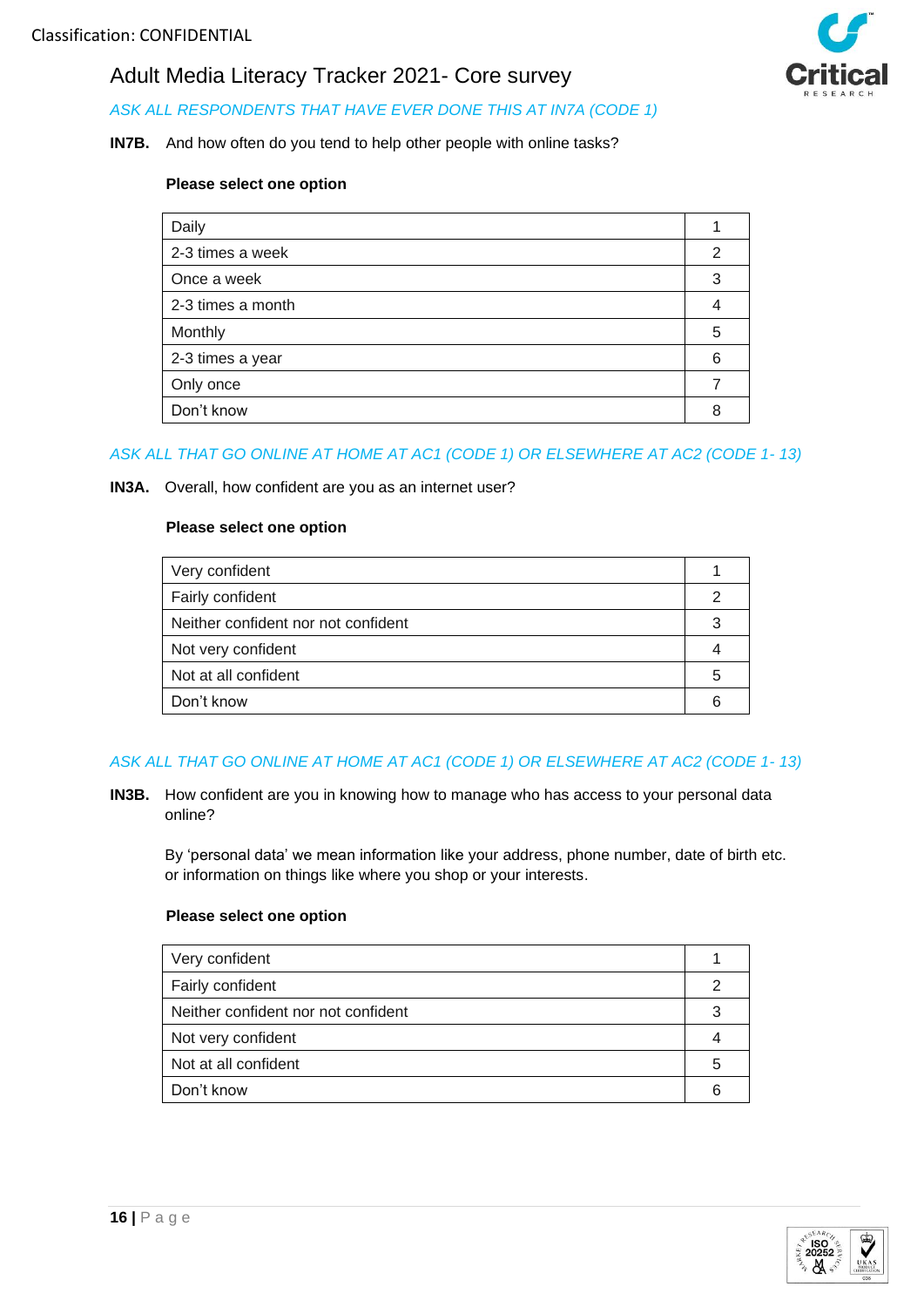

## *ASK ALL THAT GO ONLINE AT HOME AT AC1 (CODE 1) OR ELSEWHERE AT AC2 (CODE 1- 13)*

**IN3C.** How confident are you in recognising what is advertising and what is not, when you see or read things online?

#### **Please select one option**

| Very confident                      |   |
|-------------------------------------|---|
| Fairly confident                    |   |
| Neither confident nor not confident |   |
| Not very confident                  |   |
| Not at all confident                | 5 |
| Don't know                          |   |

## *ASK ALL THAT GO ONLINE AT HOME AT AC1 (CODE 1) OR ELSEWHERE AT AC2 (CODE 1- 13)*

**IN3D.** How confident are you in judging whether the information you see or read online is true or false?

#### **Please select one option**

| Very confident                      |  |
|-------------------------------------|--|
| Fairly confident                    |  |
| Neither confident nor not confident |  |
| Not very confident                  |  |
| Not at all confident                |  |
| Don't know                          |  |

## *ASK ALL THAT GO ONLINE AT HOME AT AC1 (CODE 1) OR ELSEWHERE AT AC2 (CODE 1- 13)*

**IN4.** In the last month, when you have gone online, have you….

| <b>Only used</b> websites or apps that you've used before           |  |
|---------------------------------------------------------------------|--|
| Used maybe one or two websites or apps that you haven't used before |  |
| Used lots of websites or apps that you haven't used before          |  |
| Have not gone online in the last month                              |  |
| Don't know                                                          |  |

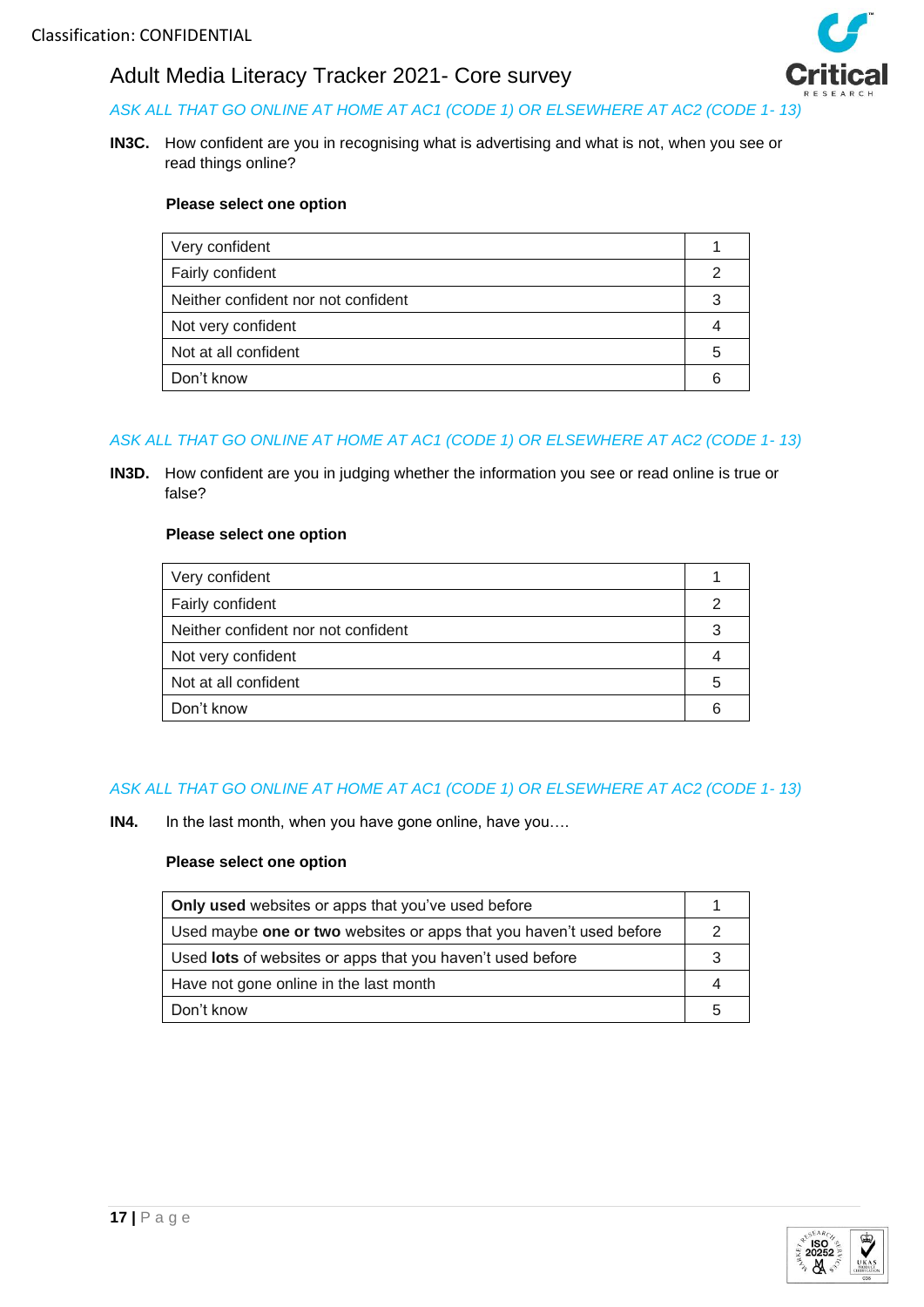

#### *SHOWSCREEN*

At the next few questions you will be shown lists of activities that some people say they do online.

*ASK ALL THAT GO ONLINE AT HOME AT AC1 (CODE 1) OR ELSEWHERE AT AC2 (CODE 1- 13)*

**IN5A.** Which if any of these activities do you do online?

#### **Please select all that apply**

| Online banking or paying bills online (e.g. transferring money between        |   |
|-------------------------------------------------------------------------------|---|
| accounts, managing mortgage or other payments, checking or paying bills)      |   |
| Pay online for your council tax or for another local council service (e.g.    | 2 |
| parking ticket, congestion charge etc.)                                       |   |
| Look online for public services information on government sites (e.g.         | 3 |
| gov.uk/ ni.direct or HMRC)                                                    |   |
| Finding/ downloading information for work/ business/ school/ college/         | 4 |
| university                                                                    |   |
|                                                                               | 5 |
| Look at job opportunities or apply for a job online                           |   |
| Find information for your leisure time including cinema, live music, theatre, | 6 |
| museums etc.                                                                  |   |
| Complete government processes online (e.g. update Universal Credit,           |   |
| renew a driving licence or passport etc.)                                     |   |
|                                                                               | 8 |
| Sign an online petition or use a campaigning website (e.g. change.org)        |   |
| None of these                                                                 | 9 |
|                                                                               |   |

#### *ASK ALL THAT GO ONLINE AT HOME AT AC1 (CODE 1) OR ELSEWHERE AT AC2 (CODE 1- 13)*

**IN5B.** Which if any of these activities do you do online?

| Use streamed audio services (e.g. Spotify or Deezer or Apple Music)        |   |
|----------------------------------------------------------------------------|---|
| Listen to live, catch-up or on-demand radio through a website or app (e.g. | 2 |
| <b>BBC Sounds, RadioPlayer)</b>                                            |   |
| Watch TV programmes/ films/ content online (e.g. Netflix, BBC iPlayer, or  | 3 |
| Sky Go)                                                                    |   |
| Watch or post livestream videos (these let you watch or post videos 'live' |   |
| at exactly the same time as they are being made) on sites or apps like     |   |
| YouTube Live, Instagram Live or Facebook Live                              |   |
| None of these                                                              |   |
|                                                                            |   |

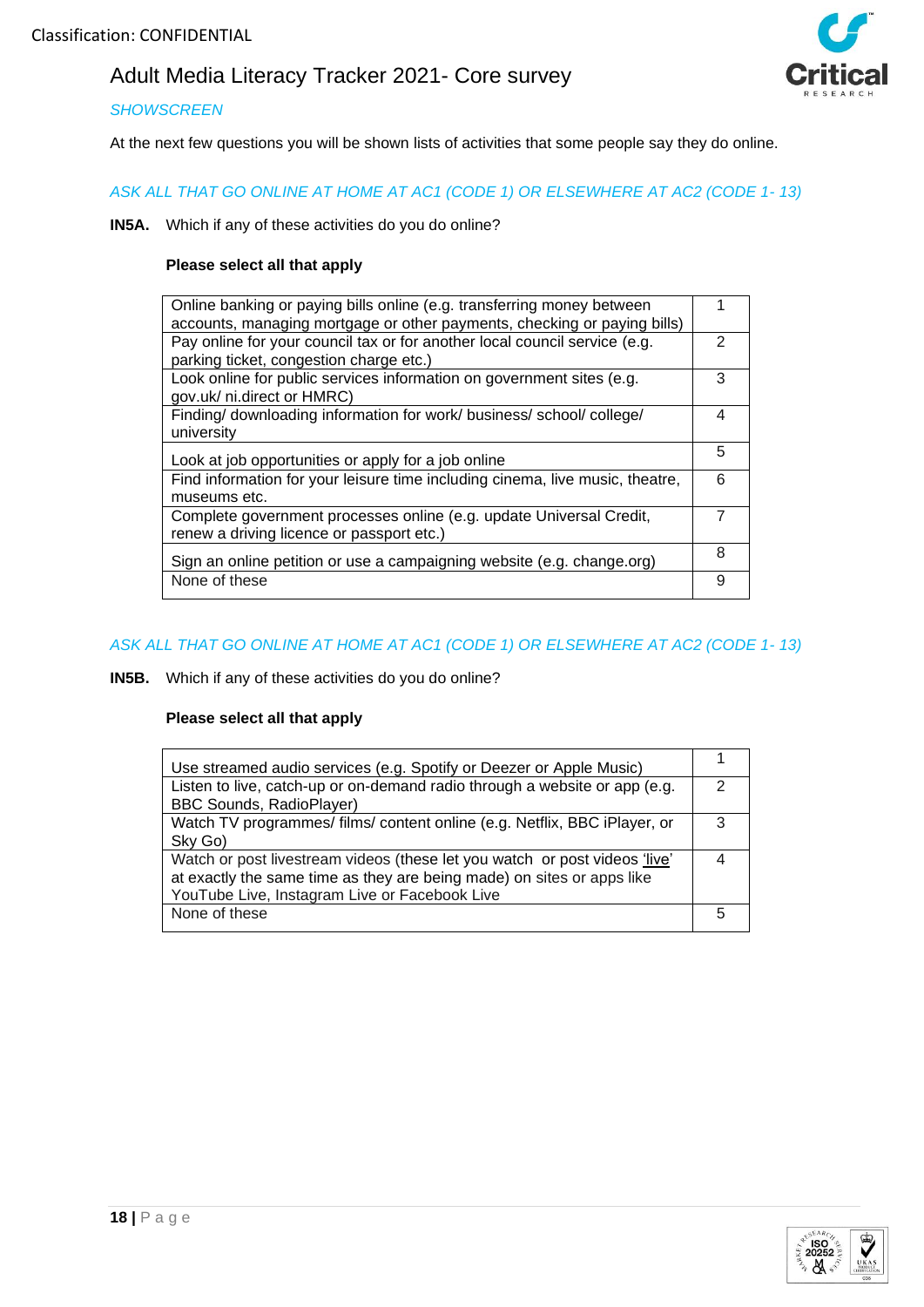

*ASK ALL RESPONDENTS THAT HAVE NEVER COMPLETED GOVERNMENT PROCESSES ONLINE AT IN5A (CODE 7 NOT SELECTED)*

**IN5C.** You said earlier that you **don't** go online to complete government processes (such as updating Universal Credit, renewing a driving licence or a passport).

Which of these are reasons why you don't do this online?

#### **Please select all that apply**

| I wasn't aware you could do this online                                                   |    |
|-------------------------------------------------------------------------------------------|----|
| The websites or apps are difficult to use or take too long to use                         | 2  |
| It's only possible to do these things in person or by phone, they can't be<br>done online | 3  |
| I prefer to make a phone call to do these things                                          | 4  |
| I prefer to talk with someone in person to do these things                                | 5  |
| I don't believe it is safe to give my information online to do these things               | 6  |
| I don't need to complete these government processes                                       | 7  |
| I prefer to use pen and paper / fill out a form / use the post                            | 8  |
| Some other reason – please type in below                                                  | 9  |
| Don't know                                                                                | 10 |

### *ASK ALL THAT GO ONLINE AT HOME AT AC1 (CODE 1) OR ELSEWHERE AT AC2 (CODE 1- 13)*

**IN27A.** You're now going to see some things that other people have said about being online. To what extent do you agree or disagree with each statement.

#### "**Internet users must be protected from seeing inappropriate or offensive content"**

| Strongly disagree          |   |
|----------------------------|---|
| Slightly disagree          | 2 |
| Neither agree nor disagree |   |
| Slightly agree             |   |
| Strongly agree             | 5 |
| Don't know                 | 6 |

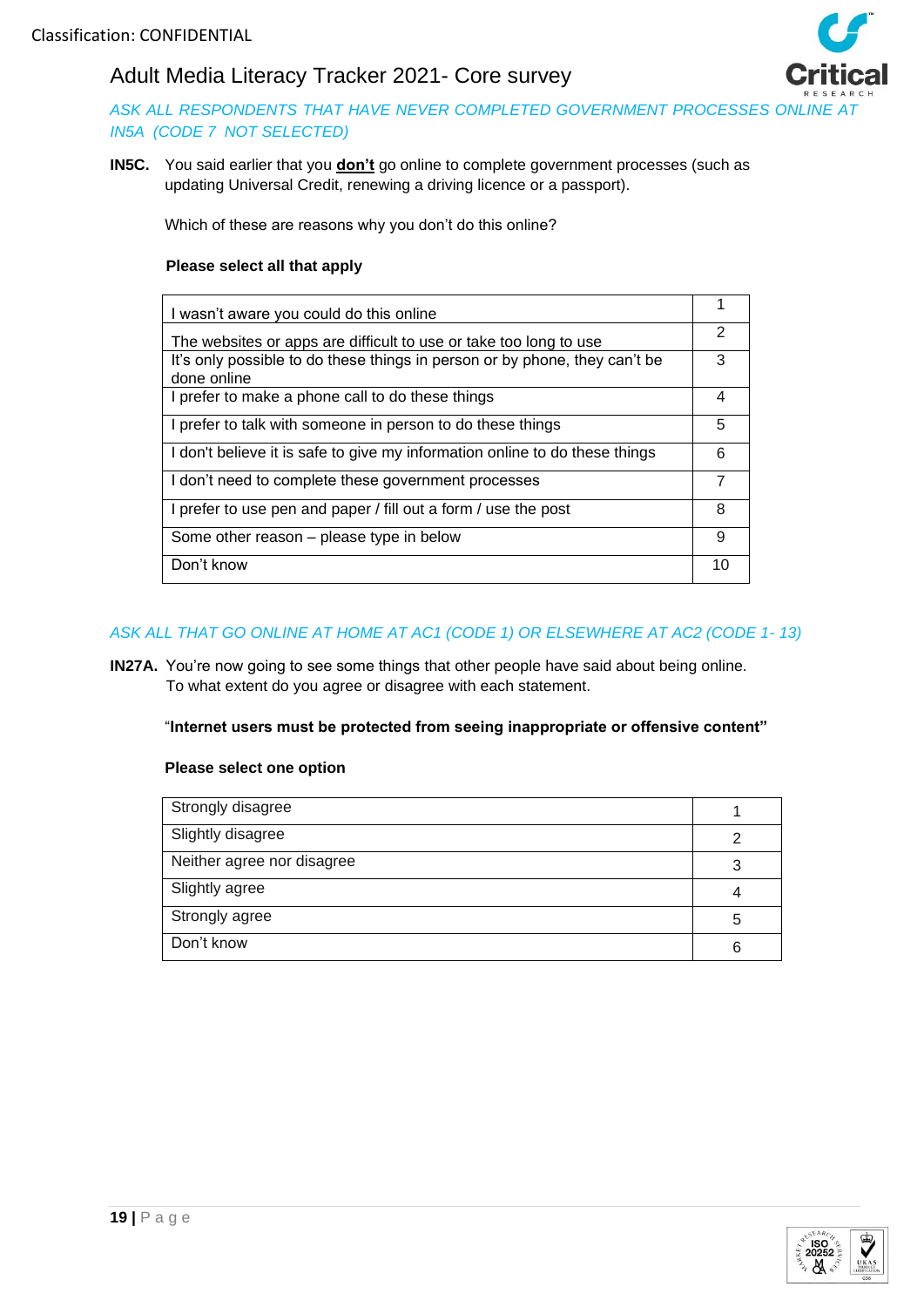

## *ASK ALL THAT GO ONLINE AT HOME AT AC1 (CODE 1) OR ELSEWHERE AT AC2 (CODE 1- 13)*

**IN27B.** You're now going to see some things that other people have said about being online. To what extent do you agree or disagree with each statement.

### "**I think people should have the right to hide their identity online in order to express their views anonymously"**

#### **Please select one option**

| Strongly disagree          |   |
|----------------------------|---|
| Slightly disagree          |   |
| Neither agree nor disagree |   |
| Slightly agree             |   |
| Strongly agree             | 5 |
| Don't know                 | 6 |

## *ASK ALL THAT GO ONLINE AT HOME AT AC1 (CODE 1) OR ELSEWHERE AT AC2 (CODE 1- 13)*

**IN27C.** You're now going to see some things that other people have said about being online. To what extent do you agree or disagree with each statement.

#### "**I think it is important that people can say what they want online even if it is controversial or hurtful to others"**

#### **Please select one option**

| Strongly disagree          |   |
|----------------------------|---|
| Slightly disagree          | ◠ |
| Neither agree nor disagree | 3 |
| Slightly agree             |   |
| Strongly agree             | 5 |
| Don't know                 | 6 |

#### *ASK ALL THAT GO ONLINE AT HOME AT AC1 (CODE 1) OR ELSEWHERE AT AC2 (CODE 1- 13)*

**IN27F.** You're now going to see some things that other people have said about being online. To what extent do you agree or disagree with each statement.

#### **"For me, the benefits of being online outweigh the risks"**

| Strongly disagree          |   |
|----------------------------|---|
| Slightly disagree          | っ |
| Neither agree nor disagree | 3 |
| Slightly agree             |   |
| Strongly agree             | 5 |
| Don't know                 | 6 |

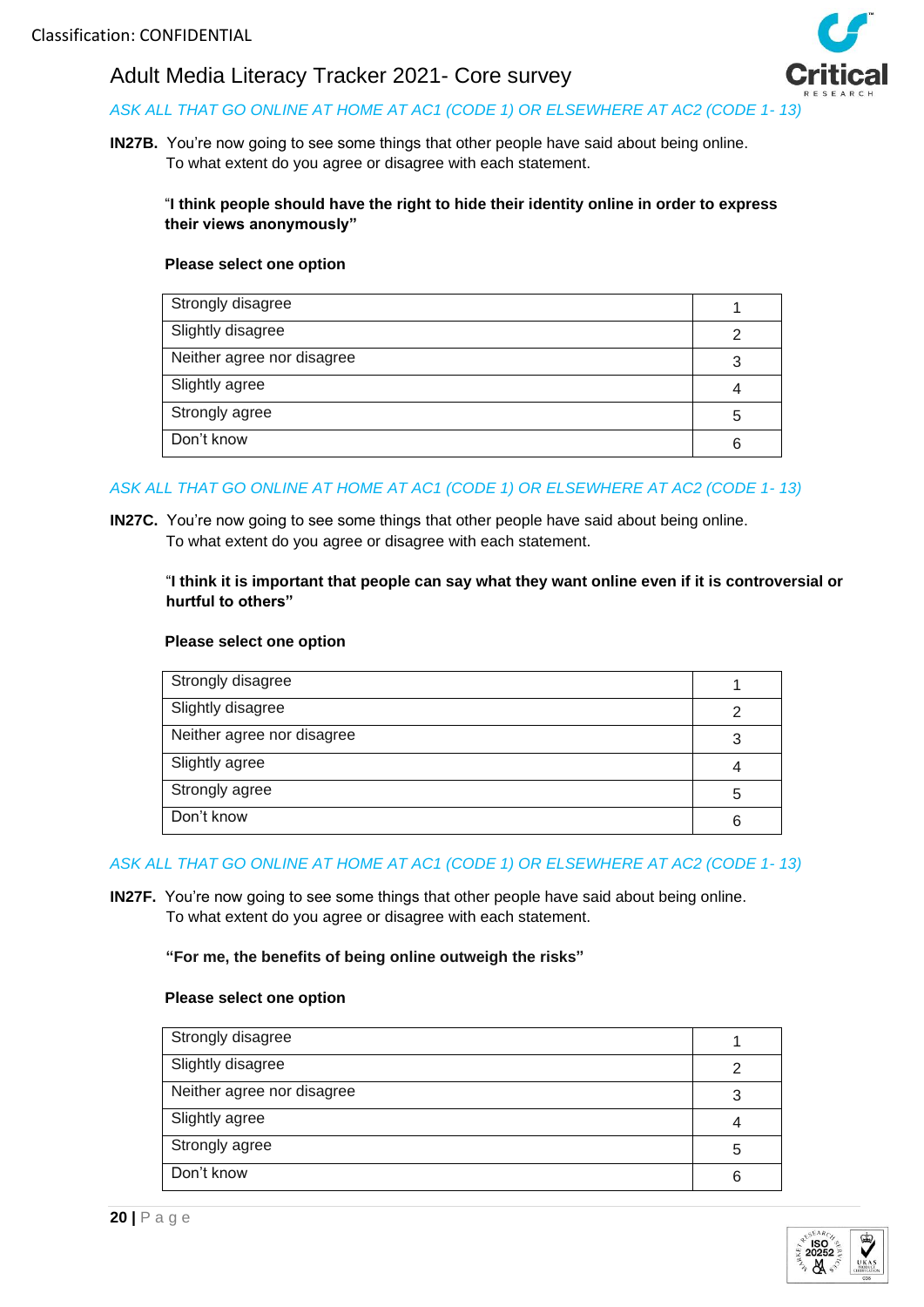

We'd now like to ask you some questions about your mobile phone.

#### *ASK ALL WITH A SMARTPHONE AT A2 (CODE 1)*

**M6A.** On the next few screens there are some things that other people have said about using their smartphone. To what extent do you agree or disagree with them?

**"Completing forms and working on documents is more difficult on my smartphone than on a laptop or desktop"**

#### **Please select one option**

| Strongly disagree          |   |
|----------------------------|---|
| Slightly disagree          | っ |
| Neither agree nor disagree | 3 |
| Slightly agree             |   |
| Strongly agree             | 5 |
| Don't know                 | հ |

#### *ASK ALL WITH A SMARTPHONE AT A2 (CODE 1)*

**M6B. "When I go online on my smartphone to complete tasks I tend to do this as quickly as possible to avoid using up too much data"**

#### **Please select one option**

| Strongly disagree          |   |
|----------------------------|---|
| Slightly disagree          |   |
| Neither agree nor disagree |   |
| Slightly agree             |   |
| Strongly agree             | 5 |
| Don't know                 |   |

#### *ASK ALL WITH A SMARTPHONE AT A2 (CODE 1)*

#### **M6C. "Comparing products or services online is more difficult on my smartphone than on a laptop or desktop."**

| Strongly disagree          |   |
|----------------------------|---|
| Slightly disagree          | 2 |
| Neither agree nor disagree | 3 |
| Slightly agree             |   |
| Strongly agree             | 5 |
| Don't know                 | 6 |

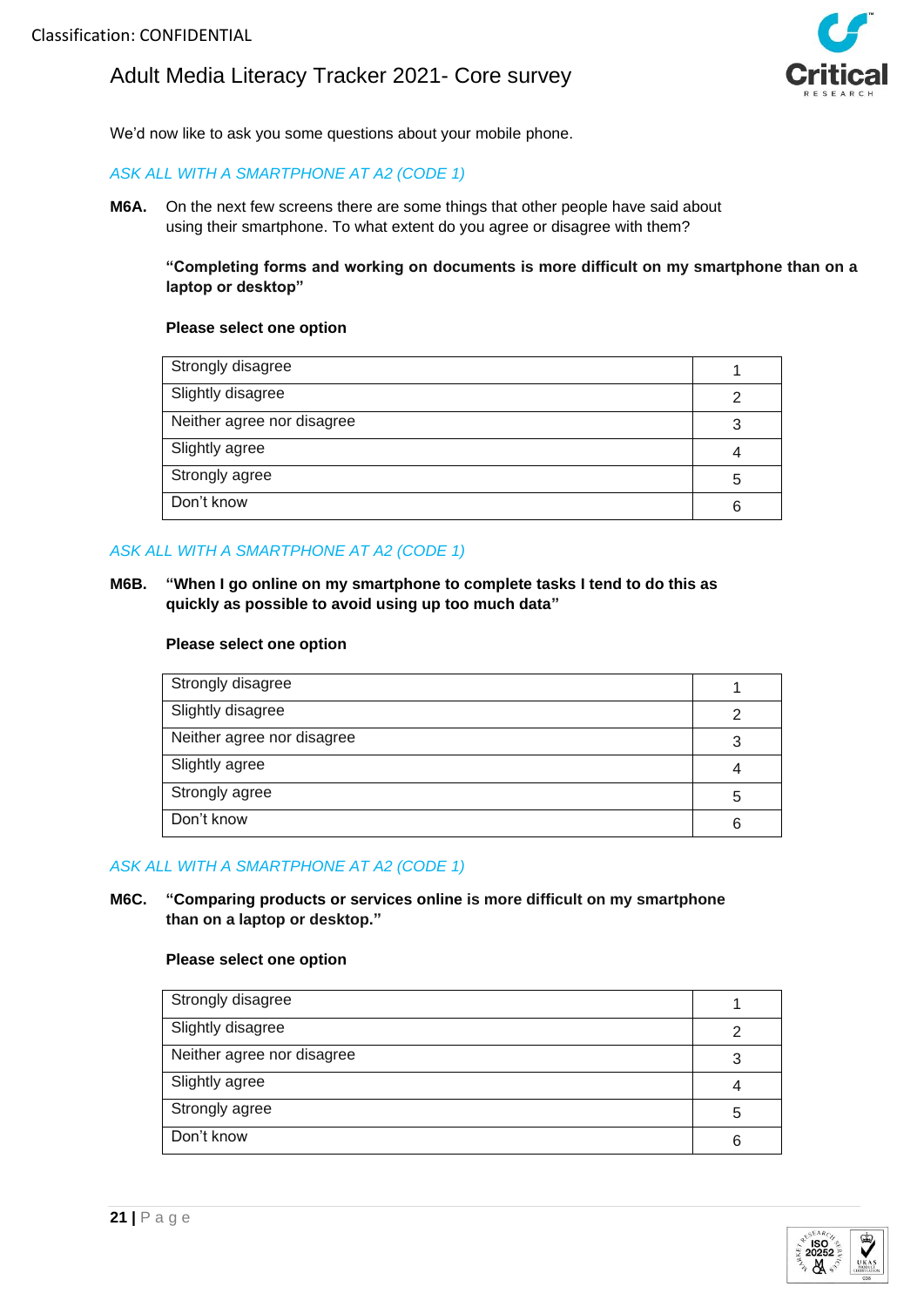

*ASK ALL WITH A SMARTPHONE AT A2 (CODE 1)* 

**M7.** How often do you complete a form or an application for something on your mobile phone?

#### **Please select one option**

| Most days               |   |
|-------------------------|---|
| Once or twice a week    |   |
| At least every 3 months | 3 |
| Less often              |   |
| Never                   | 5 |

#### *ASK ALL WITH A SMARTPHONE AT A2 (CODE 1)*

**M8.** For each of the activities shown below please say whether you would prefer to do it on a smartphone or on a laptop or desktop computer or whether you have no preference.

**If you don't currently do this activity please think about how you might prefer to.**

#### **Please select one option per row**

|    |                                                                                    | Prefer to use<br>a laptop/<br>desktop<br>computer | No preference | Prefer to use<br>a<br>smartphone | Don't<br>know |
|----|------------------------------------------------------------------------------------|---------------------------------------------------|---------------|----------------------------------|---------------|
| A  | Watching TV programmes or<br>films online                                          |                                                   |               |                                  |               |
| В. | Using social media apps or sites                                                   |                                                   |               |                                  |               |
| C. | Shopping online                                                                    |                                                   |               |                                  |               |
| D. | Making a video call                                                                |                                                   |               |                                  |               |
| Ε. | Completing a job application or<br>filling in a form online                        |                                                   |               |                                  |               |
| F. | Playing games                                                                      |                                                   |               |                                  |               |
| G. | Sending an email                                                                   |                                                   |               |                                  |               |
| Η. | Banking online (transferring<br>money, managing mortgage or<br>other payments etc) |                                                   |               |                                  |               |
| L. | Reading the news/accessing<br>news websites or apps                                |                                                   |               |                                  |               |

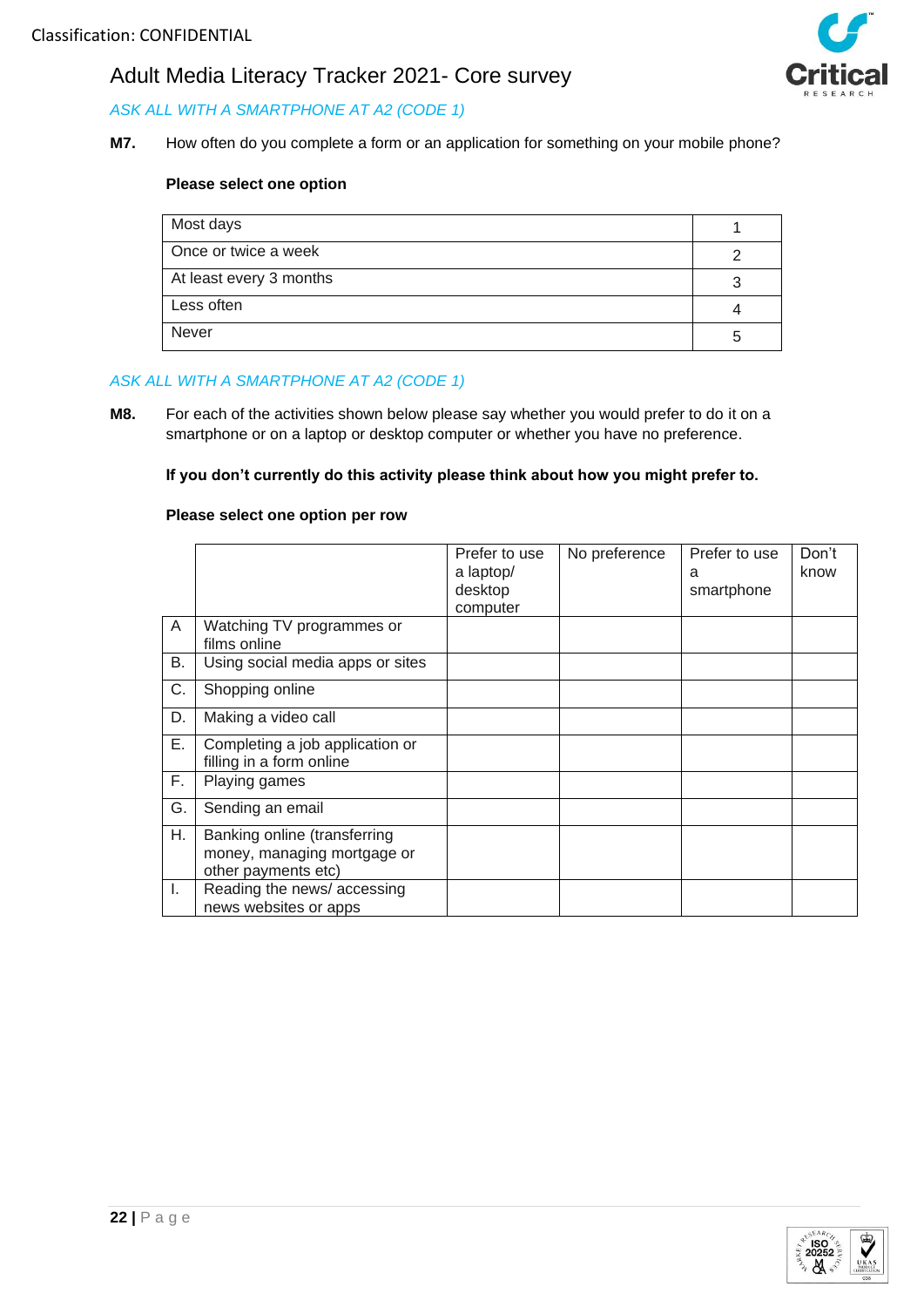## *SHOWSCREEN*

Now some questions about playing games.

## *ALL RESPONDENTS*

**G1.** Do you play games at home or elsewhere in any of these ways?

#### **Please select all that apply**

| On a games console or games player (e.g. PlayStation, Xbox or<br>Nintendo Switch)                   |               |
|-----------------------------------------------------------------------------------------------------|---------------|
| On a laptop or netbook                                                                              | $\mathcal{P}$ |
| On a desktop computer (one that is usually in a fixed place with a<br>separate screen and keyboard) | 3             |
| On a mobile phone or smartphone                                                                     | 4             |
| On a tablet                                                                                         | 5             |
| Through an app on a smart TV                                                                        | 6             |
| On a virtual reality gaming headset / device (e.g. Oculus, Samsung Gear<br>VR)                      | 7             |
| Using wearable technology like a smartwatch (such as an Apple Watch)                                | 8             |
| No, I never play games                                                                              | 9             |

### *ALL RESPONDENTS THAT PLAY GAMES AT G1 (CODES 1-8)*

**G3A.** Do you play games **online?**

| Yes        |  |
|------------|--|
| No         |  |
| Don't know |  |



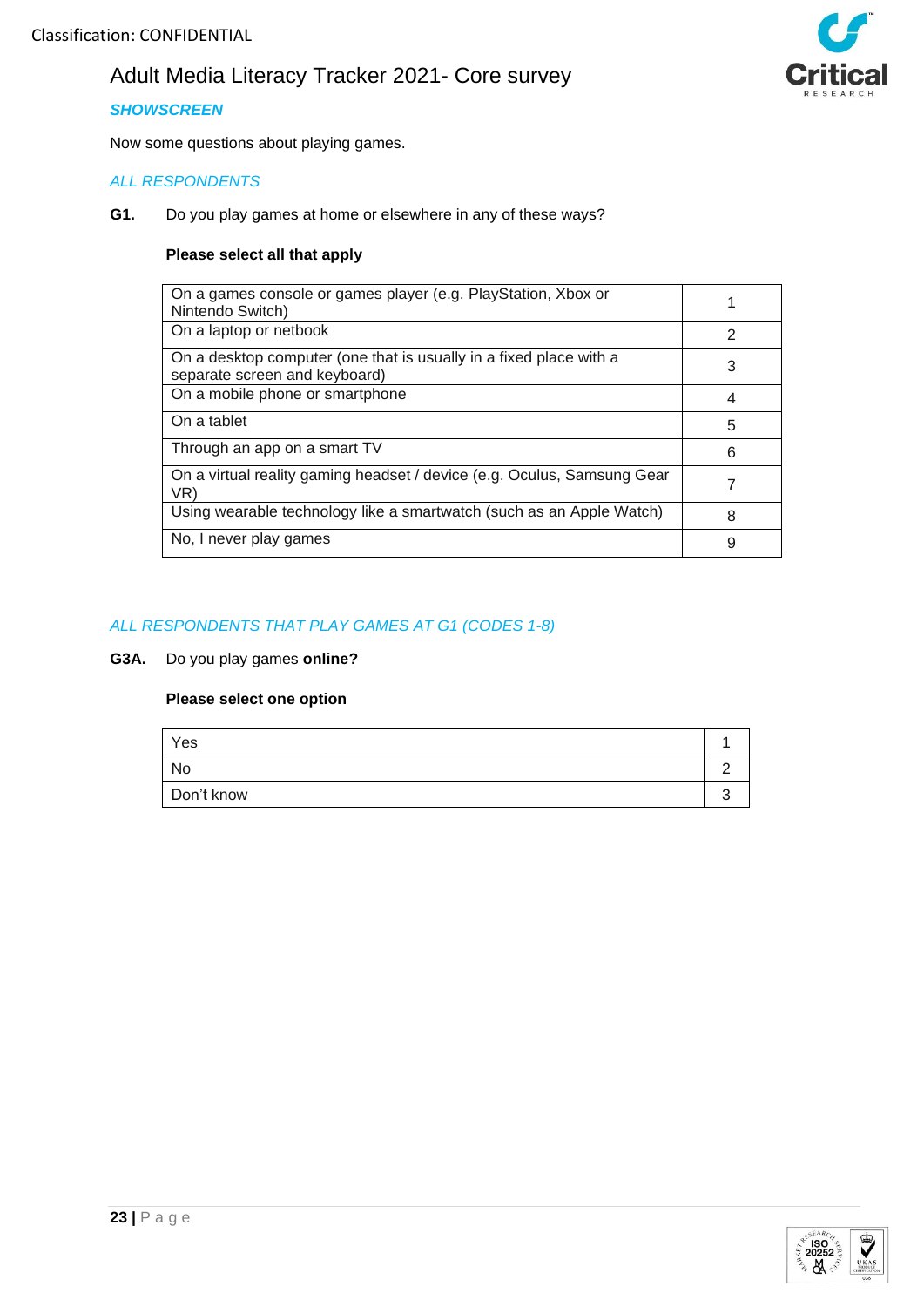

## *ALL RESPONDENTS*

**B1A.** Please look at the different statements people have made about technology services such as mobile phones, landline phones, broadband or TV services. For each statement please indicate how much you agree or disagree.

#### **"I try to keep up with technology"**

#### **Please select one option**

| Strongly disagree          |  |
|----------------------------|--|
| Slightly disagree          |  |
| Neither agree nor disagree |  |
| Slightly agree             |  |
| Strongly agree             |  |

#### *ALL RESPONDENTS*

**B1B.** Please look at the different statements people have made about technology services such as mobile phones, landline phones, broadband or TV services. For each statement please indicate how much you agree or disagree.

#### **"My friends tend to come to me if they have questions about technology"**

#### **Please select one option**

| Strongly disagree          |   |
|----------------------------|---|
| Slightly disagree          |   |
| Neither agree nor disagree | 3 |
| Slightly agree             |   |
| Strongly agree             | 5 |

#### *ALL RESPONDENTS*

**B1C.** Please look at the different statements people have made about technology services such as mobile phones, landline phones, broadband or TV services. For each statement please indicate how much you agree or disagree.

#### **"I'm as knowledgeable about these technologies as the next person"**

| Strongly disagree          |   |
|----------------------------|---|
| Slightly disagree          | っ |
| Neither agree nor disagree |   |
| Slightly agree             |   |
| Strongly agree             | 5 |

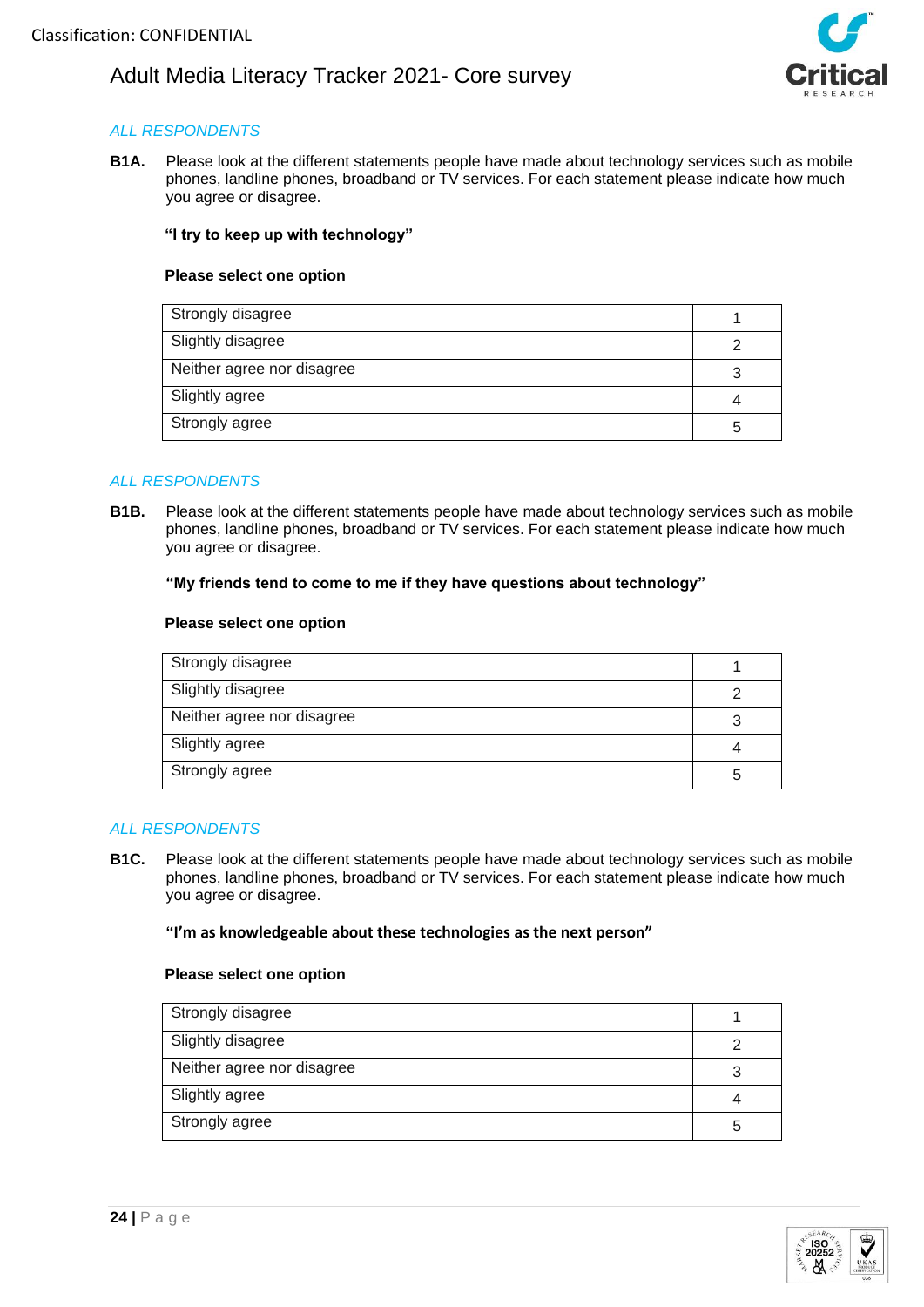## *ALL RESPONDENTS*

**B2.** Please look at these two statements people have made about shopping around generally, whether for services such as mobile phones, broadband, insurance or for goods. For each statement please indicate how much you agree or disagree…

### **"Finding a cheaper deal is a priority for me"**

#### **Please select one option**

| Strongly disagree          |  |
|----------------------------|--|
| Slightly disagree          |  |
| Neither agree nor disagree |  |
| Slightly agree             |  |
| Strongly agree             |  |

#### *ALL RESPONDENTS*

**B3.** Please look at these two statements people have made about shopping around generally, whether for services such as mobile phones, broadband, insurance or for goods. For each statement please indicate how much you agree or disagree…

#### **"I look out for and use discount codes or discount vouchers whenever I can"**

| Strongly disagree          |  |
|----------------------------|--|
| Slightly disagree          |  |
| Neither agree nor disagree |  |
| Slightly agree             |  |
| Strongly agree             |  |

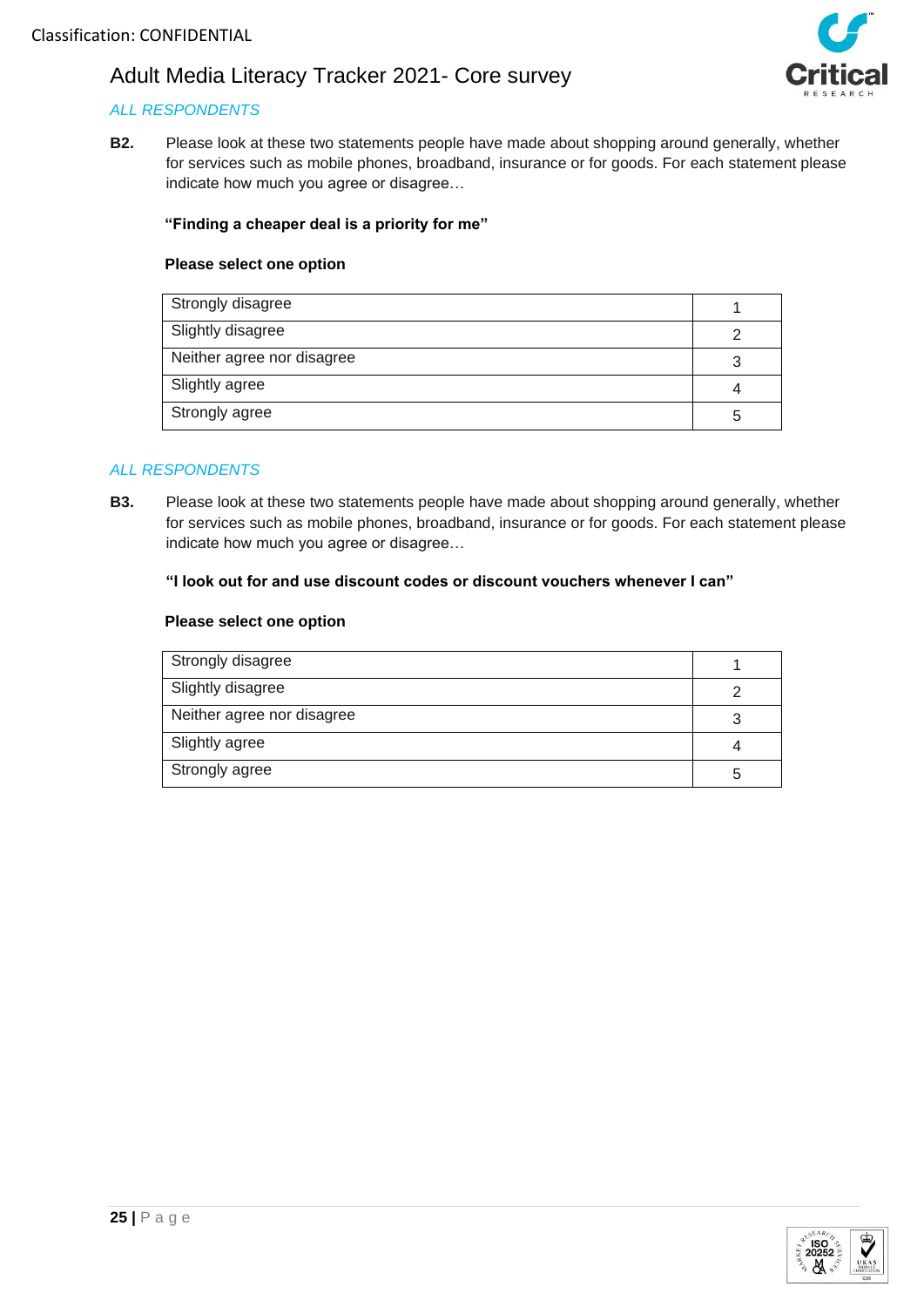## *ALL RESPONDENTS*

**A4.** Below is a list of devices. If you were told that **one** of them was going to be taken away from you, so you could not use it - which **one** do you think you would **miss the most**?



#### **Please select one option**

| Television set                                                                                 |    |
|------------------------------------------------------------------------------------------------|----|
| Radio set                                                                                      | 2  |
| Tablet (like an iPad, Kindle Fire or Google Nexus)                                             | 3  |
| Mobile phone or smartphone (like an iPhone or Samsung Galaxy)                                  | 4  |
| Laptop or netbook                                                                              | 5  |
| Desktop computer (one that is usually in a fixed place with a separate<br>screen and keyboard) | 6  |
| Games console or handheld games player                                                         |    |
| Smart speaker (like Amazon Echo, Google Home, Facebook Portal and<br>Apple HomePod)            | 8  |
| Other device – please type in below                                                            | 9  |
| None/ I would not miss any device                                                              | 10 |
| Don't know                                                                                     |    |

#### *ALL RESPONDENTS*

Now some questions about you and your household to help us compare different groups of people. Questions about your health and ethnicity are included in this section. Your answers will not be used to identify you in any way, they will only be used for analysis purposes.

If you would prefer not to answer please select the 'Prefer not to say' response

**C1.** Firstly, how many people are there in your household in total (including yourself)?

#### **Please type in below**



#### *ASK IF MORE THAN 01 PERSON AT C1*

**C2.** Do you have any children aged under 18 who live at home with you – where you are their parent or guardian?

| Yes               |  |
|-------------------|--|
| <b>No</b>         |  |
| Prefer not to say |  |

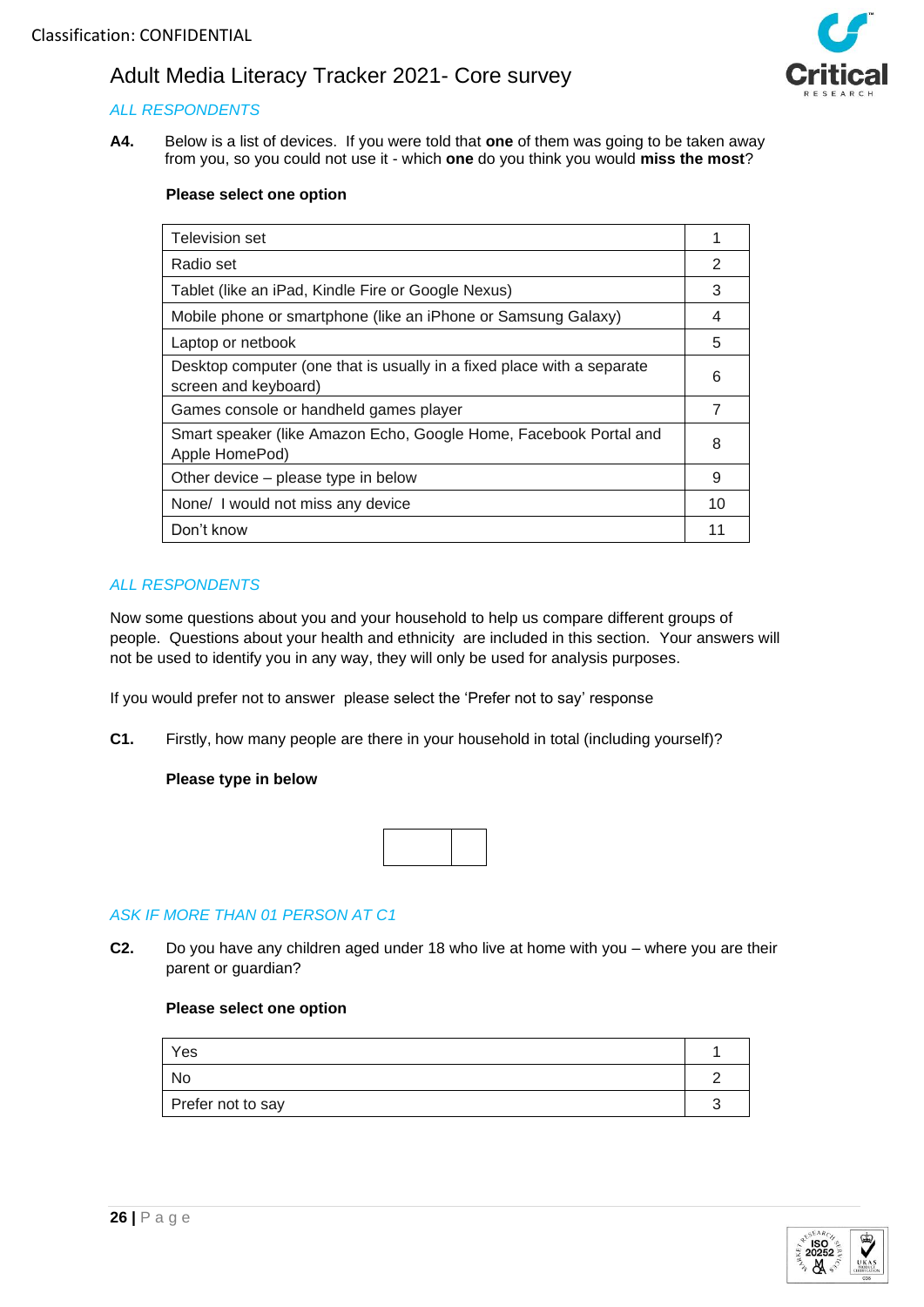## *ASK IF YES AT C2 (CODE 1)*

**C3.** How many of your children aged under 18 live at home with you?

#### **Please type in below**



#### *ASK IF ONE OR MORE CHILDREN AT HOME AT C3*

**C4.** IF C3 is >1: And what ages are these children? IF C3 is 1: And what age is this child?

| Under 1 year old  |   |
|-------------------|---|
| 1-4 years old     | 2 |
| 5-7 years old     | 3 |
| 8-11 years old    |   |
| 12-15 years old   | 5 |
| 16-17 years old   | 6 |
| Prefer not to say |   |

## *ALL RESPONDENTS*

**C5.** Which one of these – if any – is the highest educational or professional qualification that you currently have?

Please choose the highest option on the list that applies to you.

| I have no formal qualifications (and I am not still studying)                                    |    |  |
|--------------------------------------------------------------------------------------------------|----|--|
| Entry level qualification such as ESOL, ELC or Skills for Life                                   |    |  |
| GCSE/ O' Level/ CSE/ National Qualifications/ Standard Grades – but not Maths<br>and not English |    |  |
| GCSE/ O' Level/ CSE/ National Qualifications/ Standard Grades - including Maths<br>or English    |    |  |
| Level 1-2 vocational qualification or intermediate apprenticeship                                | 5  |  |
| A' level, Scottish Higher, Welsh Baccalaureate, International Baccalaureate or<br>equivalent)    |    |  |
| Level 3 vocational qualification or advanced apprenticeship                                      |    |  |
| Diplomas in higher education (HNC/ HND/ BTEC Higher or equivalent)                               |    |  |
| Level 4-5 vocational qualification or higher apprenticeship                                      |    |  |
| University first degree (BA/ BSc/ BEd/ PGCE or equivalent)                                       | 10 |  |
| Level 6 vocational qualification or degree apprenticeship                                        |    |  |
| University higher degree (e.g. Masters, PhD or equivalent)                                       |    |  |
| Still studying/ still at school                                                                  |    |  |
| Don't know                                                                                       |    |  |
| Prefer not to say                                                                                | 15 |  |



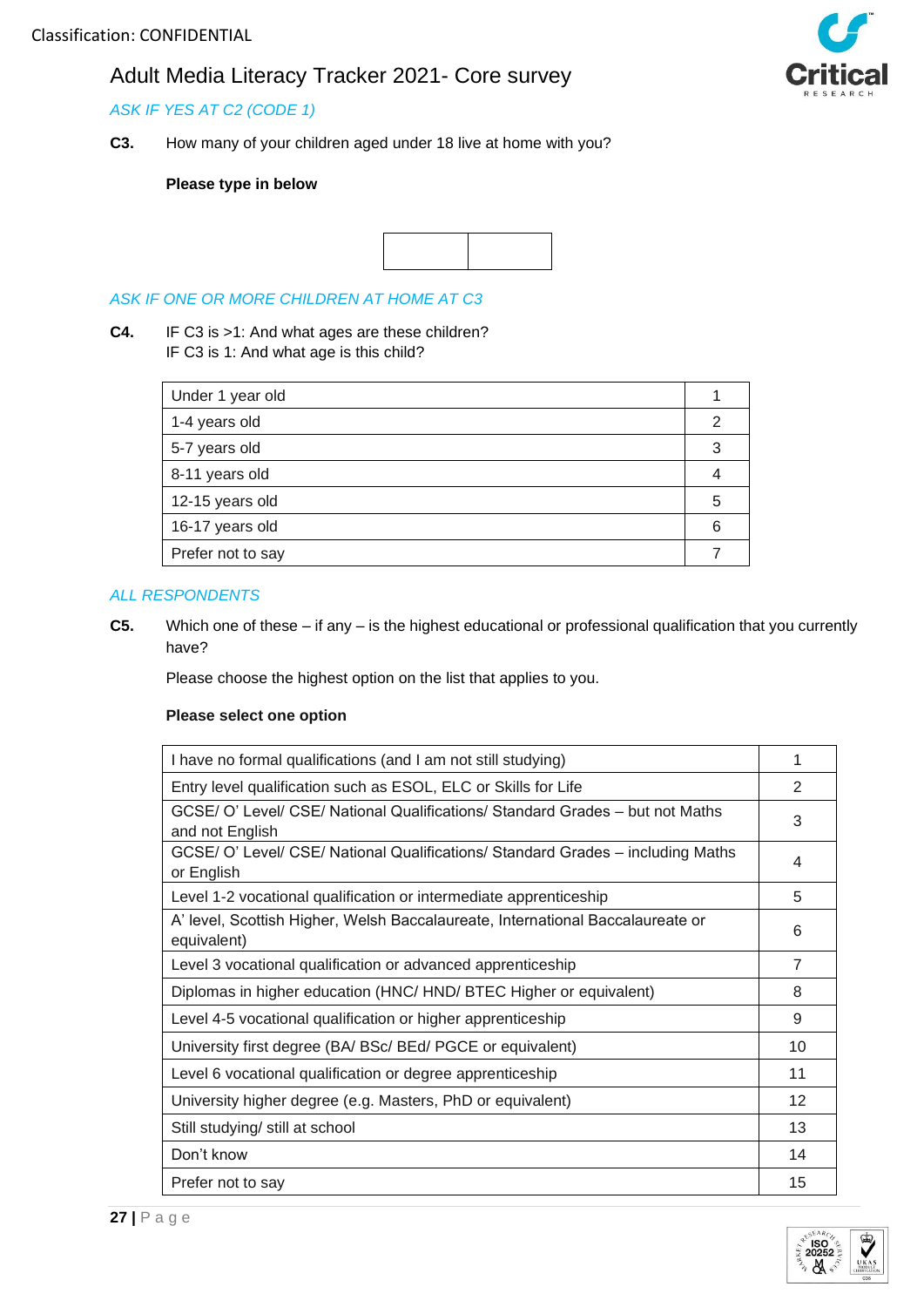

## *ALL RESPONDENTS*

**C6.** Which of these options best describes how you feel about your ability to read and write?

### **Please select one option**

| Very confident                      |   |
|-------------------------------------|---|
| Fairly confident                    |   |
| Neither confident nor not confident |   |
| Not very confident                  |   |
| Not at all confident                | 5 |
| Don't know                          | 6 |
| Prefer not to say                   |   |

#### *ALL RESPONDENTS*

**C7.** Do you consider English to be your first or main language?

## **Please select one option**

| Yes – (English is first/ main language) |  |
|-----------------------------------------|--|
| <b>No</b>                               |  |
| Prefer not to say                       |  |

#### *ALL RESPONDENTS*

**C8.** Which one of these options applies to your home?

| Being bought on mortgage                                |   |
|---------------------------------------------------------|---|
| Owned outright by the household                         | 2 |
| Rented from Local Authority/ Housing Association/ Trust |   |
| Rented from private landlord                            |   |
| Something else – (please type in below)                 | 5 |
| Don't know                                              |   |
| Prefer not to say                                       |   |

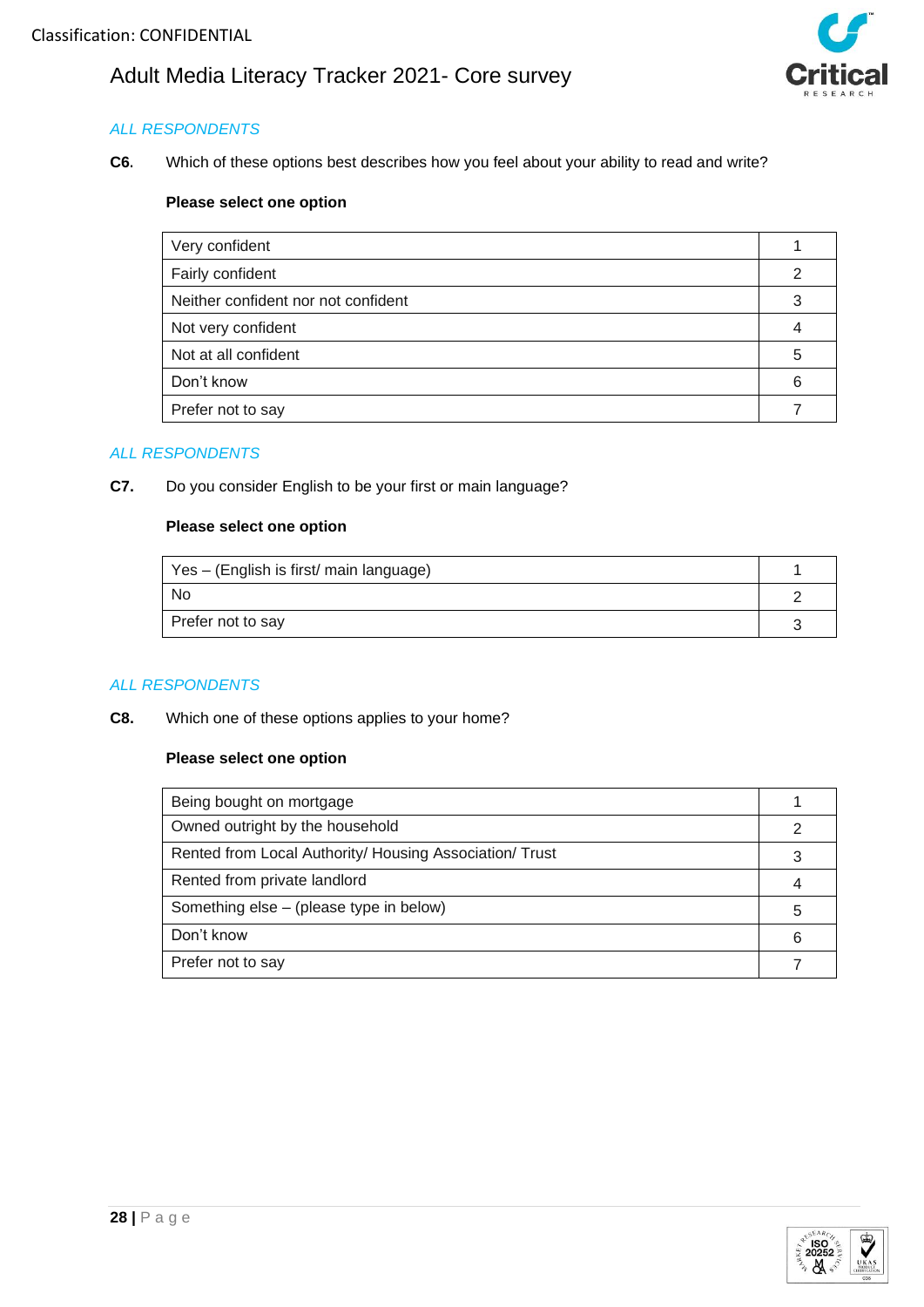## *ALL RESPONDENTS*



**C9.** Which of these – if any – impact or limit your daily activities or the work you can do?

| Hearing? Poor hearing, partial hearing, or are deaf                                                                                                                        |    |  |
|----------------------------------------------------------------------------------------------------------------------------------------------------------------------------|----|--|
| Eyesight? Poor vision, colour blindness, partial sight, or are blind                                                                                                       |    |  |
| Mobility? Cannot walk at all/ use a wheelchair or mobility scooter etc., or cannot walk<br>very far or manage stairs or can only do so with difficulty                     |    |  |
| Dexterity? Limited ability to reach/ difficulty opening things with your hands/ difficulty<br>using a telephone handset/ television remote control/ computer keyboard etc. | 4  |  |
| Breathing? Breathlessness or chest pains                                                                                                                                   | 5  |  |
| Mental abilities? Such as learning, understanding, concentration, memory,<br>communicating, cognitive loss or deterioration                                                | 6  |  |
| Social/ behavioural? Conditions associated with this such as autism, attention deficit<br>disorder, Asperger's, etc.                                                       |    |  |
| Your mental health? Anxiety, depression, or trauma-related conditions, for example                                                                                         | 8  |  |
| Other illnesses/ conditions which impact or limit your daily activities or the work you can<br>do                                                                          | 9  |  |
| Nothing - no impairments or conditions impact or limit your daily activities or the work<br>you can do                                                                     | 10 |  |
| Don't know                                                                                                                                                                 | 11 |  |
| Prefer not to say                                                                                                                                                          | 12 |  |

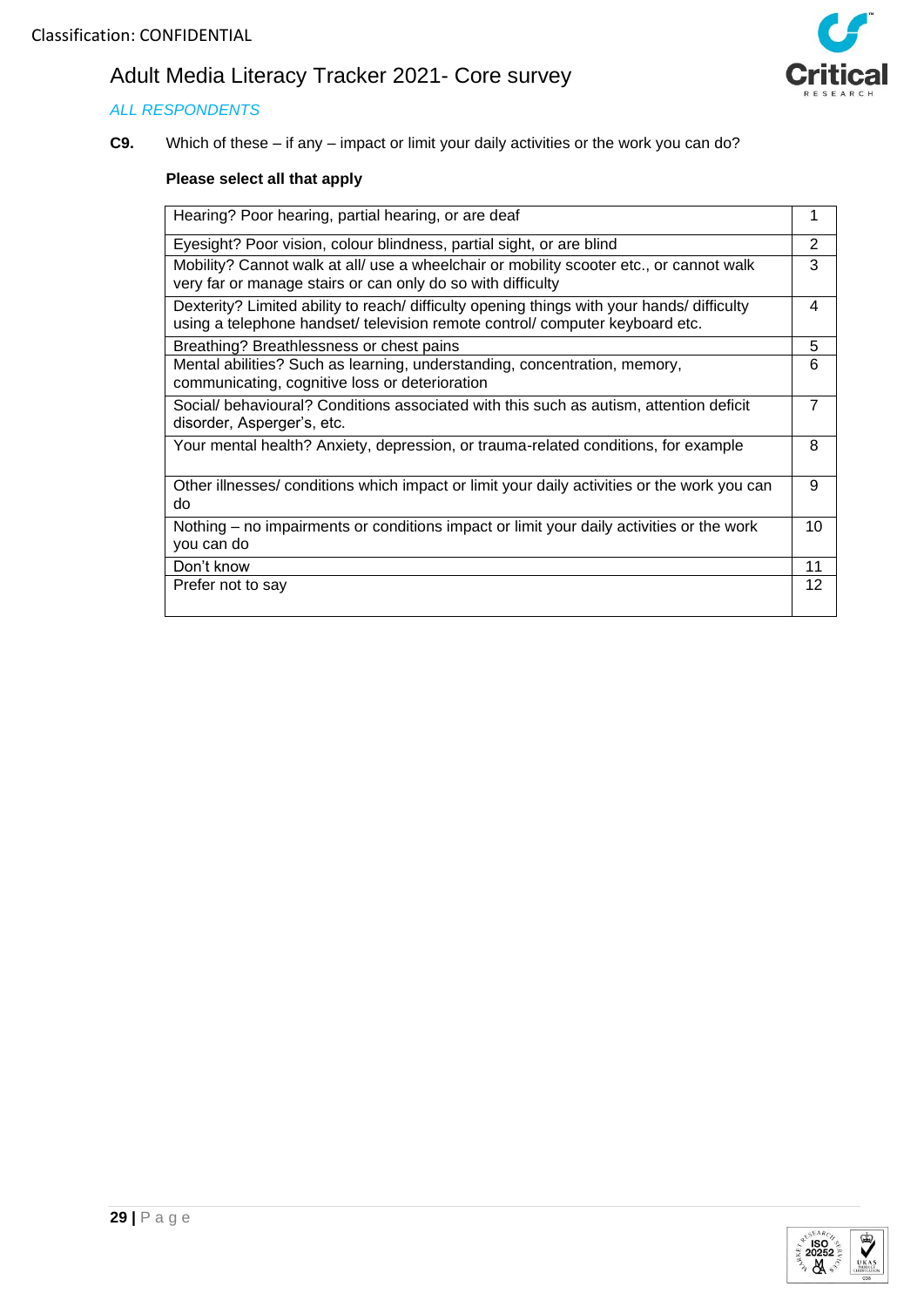

## *ALL RESPONDENTS*

**C10.** Which one of these groups best describes your ethnic group or background?

| <b>WHITE</b>                                      |                |
|---------------------------------------------------|----------------|
| English/ Welsh/ Scottish/ Northern Irish/ British | 1              |
| Irish                                             | $\mathfrak{p}$ |
| Gypsy, Traveller or Irish Traveller               |                |
| Any other white background                        |                |
| <b>MIXED/ MULTIPLE ETHNIC GROUPS</b>              |                |
| White and Black Caribbean                         | 5              |
| White and Black African                           | 6              |
| White and Asian                                   | $\overline{7}$ |
| Any other mixed/ multiple ethnic background       | 8              |
| <b>ASIAN AND BRITISH ASIAN</b>                    |                |
| Indian                                            | 9              |
| Pakistani                                         | 10             |
| Bangladeshi                                       | 11             |
| Chinese                                           | 12             |
| Any other Asian background                        | 13             |
| <b>BLACK AND BLACK BRITISH</b>                    |                |
| Caribbean                                         | 14             |
| African                                           | 15             |
| Any other Black/ African/ Caribbean background    | 16             |
| <b>OTHER ETHNIC GROUP</b>                         |                |
| Arab                                              | 17             |
| Any other ethnic background                       | 18             |
| Prefer not to say                                 | 19             |